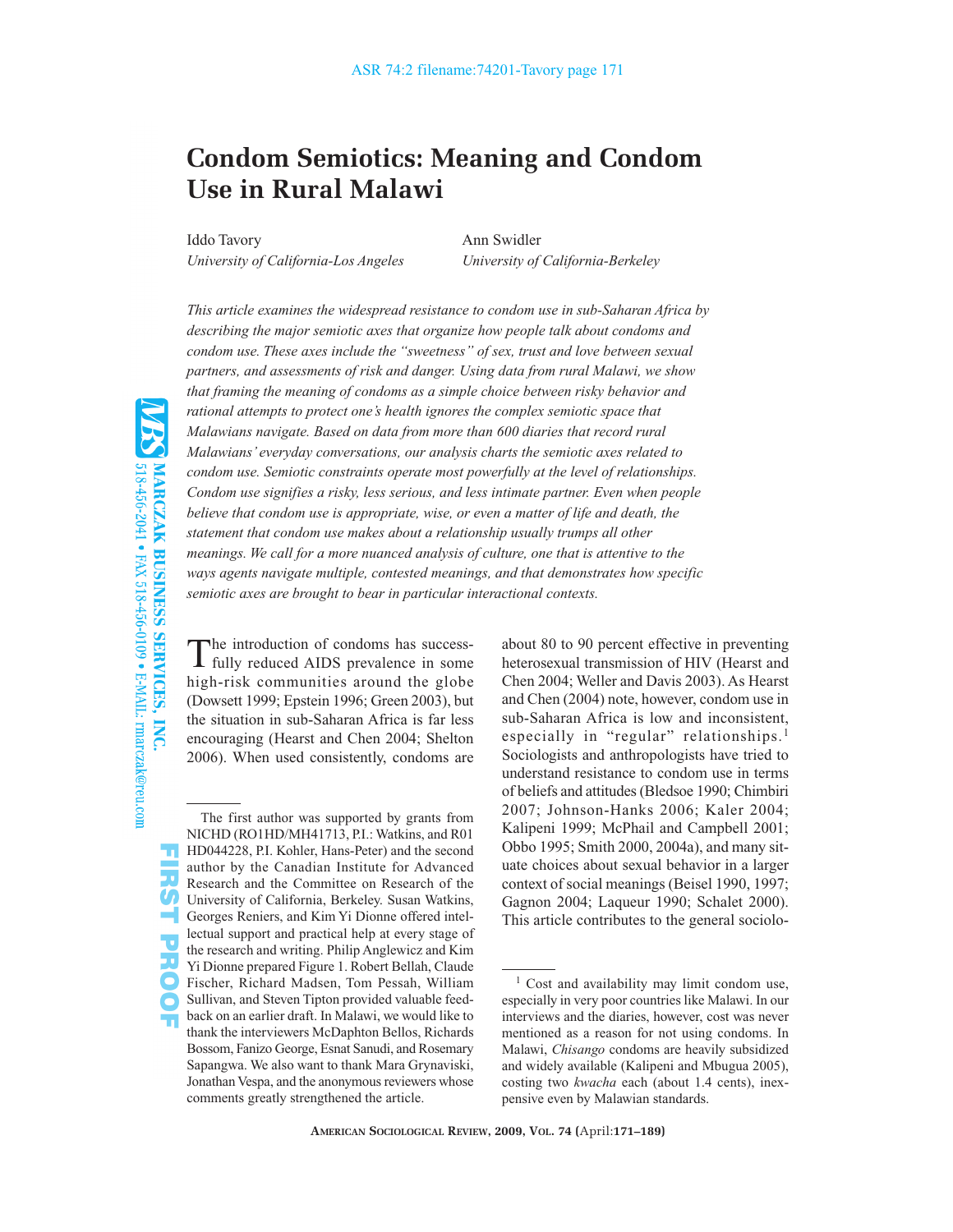gy of culture, as well as the broader issue of condom use for protection against HIV in sub-Saharan Africa.

Sociologists interested in culture have enhanced the richness and subtlety of their interpretive readings of cultural materials and their understanding of systems of culture production. But they have made less progress in developing models of how meanings influence action (Swidler 2001). Here we explore a problem of meaning that has very clear consequences for action—whether people use a condom in a particular sexual interaction. We examine the meanings of condom use from a semiotic perspective, showing how semiotic codes allow individuals to actively and creatively negotiate the ways their own behavior is understood by others (see Derné 1994). We also explore how semiotic codes determine the meanings of a particular action (in this case using a condom) and thus how they constrain behavior. Using data from more than 600 diaries that record rural Malawians' everyday conversations, we chart three semiotic axes that create possible meanings of condom use: the sensuality or "sweetness" of sex, the question of trust and love, and the assessment of AIDS risk as measured against the perceived dangers of condom use. These axes delineate the semiotic space in which people understand condom use in their sexual relations.

A semiotic perspective provides an explanation for an otherwise striking anomaly: even as awareness of HIV infection has become nearly universal in sub-Saharan Africa and attitudes toward condom use have changed (Thomsen et al. 2003), the use of condoms in "love" relationships—marriages, but also some short-term partnerships—remains miniscule (Chimbiri 2007; Varga 2000). Without a semiotic perspective on culture, this gap between attitudes and behavior with respect to condom use remains opaque. Cultural constraints on condom use are real. They do not derive from stubborn cultural beliefs that refuse to acknowledge the dangers of AIDS, rather, they derive from semiotic codes. These codes shape the meanings of condom use for actors' identities (Johnson-Hanks 2002; Smith 2000); they shape the signals that people send about themselves and their sexual partners, and most important, they shape what the use of a condom says about the character of a sexual relationship.

We define "semiotic axis" as a dimension that delineates one array of possible meanings for example, from risky and dangerous to protective and safe—within which condom use is understood. A focus on the semiotic aspects of meaning implies a focus on signs "organized around key oppositions and equations" that are "aligned with a cluster of symbolic attributes" (Silverman 1983:36). Any cultural object, such as a condom, has multiple possible connections to other cultural meanings. The possible metaphors and meanings may be contradictory or competing, but this multiplicity of meanings allows creative interpretation and renegotiation of an object's significance (Sewell 1992).<sup>2</sup>

We use "semiotic" not as a synonym for "meaning," but to convey three important ideas: First, particular terms, symbols, and objects have meaning only with reference to a wider code of relationally-defined possibilities (Saussure [1916] 1986) (e.g., what one wears conveys meaning along the formal–informal dimension). Second, the term "semiotic" conveys the idea that a shared social code constitutes the array of likely meanings of words and actions (Sewell 1999), independent of what an individual may actually intend to signify (e.g., wearing ragged jeans to a wedding may connote contempt for the proceedings, no matter a person's intentions) (Caplow 1984).<sup>3</sup> Analyzing the multiple axes that define the semiotic space (Lotman 1990) of the condom shows how individuals can code and decode a gesture, object, or statement. Conceptualizing condom use with-

<sup>3</sup> Our approach differs from theories of "frames" and "framing." Framing theories suggest that individuals consciously subordinate meanings to practical ends. That is, actors are consciously "mobilizing and countermobilizing ideas and meanings" (Benford and Snow 2000:613). We suggest that although agents can navigate within a semiotic space, semiotic codes constrain action by defining the meanings of our actions for others. A semiotic space thus constitutes the situated location of action and the expectations agents have of others' expectations.

518-456-2041 • FAX 518-456-0109 • E-MAII. rmarczak@reu.com

<sup>2</sup> The polysemy of language—and the wide range of metaphors for sexual organs and activities—creates special difficulties for this kind of article. Almost every metaphor about such matters, such as threedimensional "semiotic space," immediately suggests multiple double-entendres and makes writing a perilous, albeit entertaining, adventure.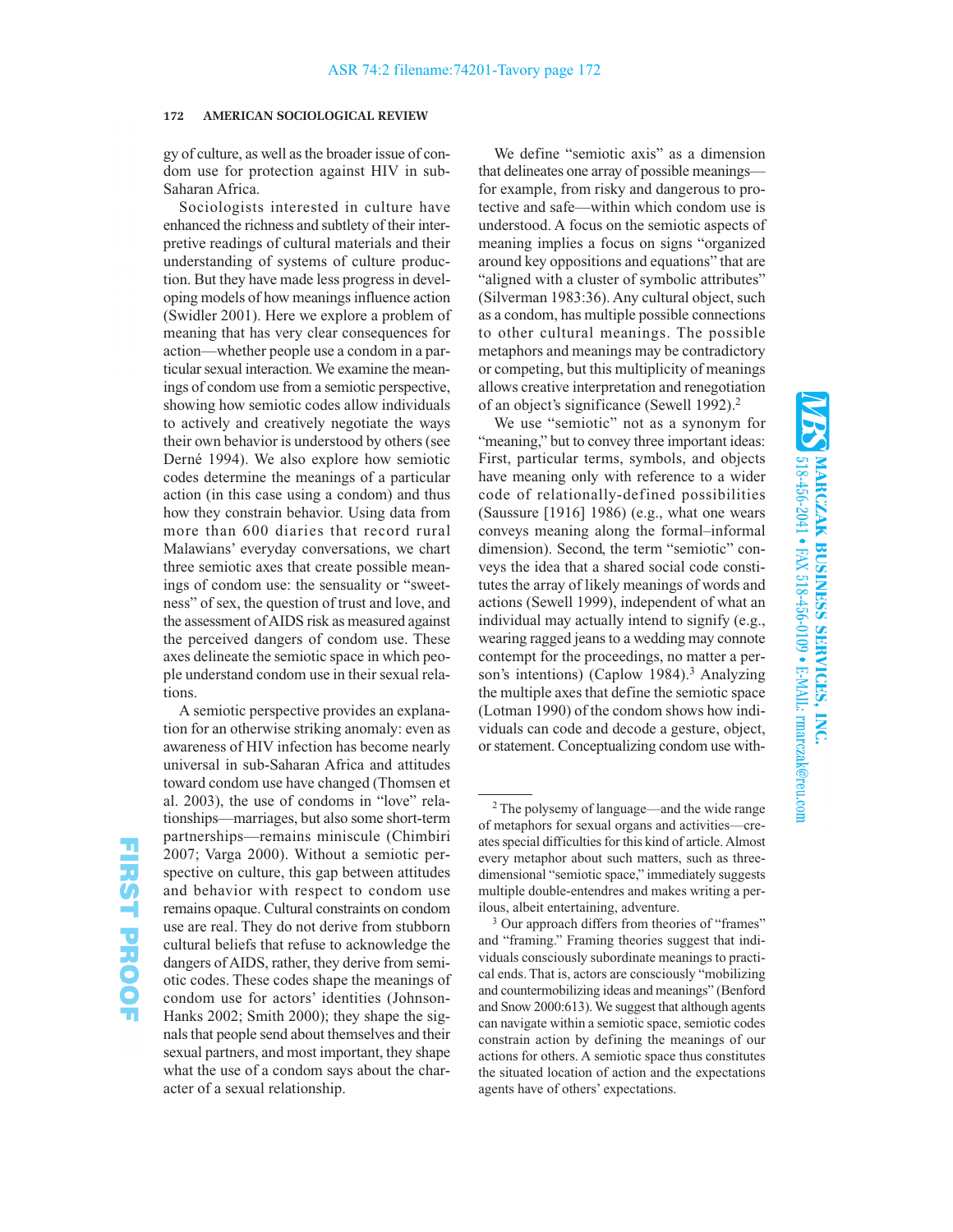in such a semiotic space recognizes that the condom does not have a fixed meaning, but rather serves as a gesture or statement within a larger system of signification—a system encompassing the self, the other, the nature of a relationship, and concerning danger, disease, and desire.<sup>4</sup> Moreover, a semiotic space suggests that meanings can shift within that space, so the meaning of condom use can change registers or locations even within a particular interaction (Sewell 1992, 1996). Third, the image of meanings as enacted within a multidimensional semiotic space allows for discontinuities—discordant semiotic framings that create conflicting motives, identities, and experiences. These discontinuities also allow individuals to use openings between one register of significance and another to quite suddenly shift the meanings of an interaction.

The three-dimensional semiotic space we describe here does not map all the significations connoted by condom use. Much like Mauss's  $(1923-24)$  1990) "total social facts," the condom's meanings are polysemically placed within multiple and intersecting structures of meaning, or semiotic axes (Sewell 1992), touching almost every aspect of Malawian social life. We focus on sensuality, love and trust, and risk because these are the central themes that emerge from our data. Although controversy in the United States and elsewhere revolves around moral and religious objections to condoms (Dietrich 2007; Gamson 1990), these are not the most common sources of resistance to condoms in rural Malawi.5

## **SETTING AND METHOD**

Situated in southeast Africa, Malawi is a small, densely-populated country of 118,484 square kilometers with a population of about 13 million (Government of Malawi 2007). The country is divided into three regions (northern, central, and southern) and 27 districts. It is home to many ethnic groups, the largest of which are the Chewa, Tumbuka, Lomwe, Tonga, and Yao. The AIDS rate is extremely high; approximately 12 percent (Government of Malawi 2004; UNAIDS 2006) of Malawi's adult population is HIV positive. AIDS is now the leading cause of death for people ages 15 to 49 (Doctor 2002).

This study was conducted as part of the Malawi Diffusion and Ideational Change Project (MDICP), the core of which is a longitudinal survey exploring the role of social networks in shaping AIDS and fertility-related attitudes and behavior. Semistructured interviews with subsamples of respondents supplement this project (Watkins et al. 2003). The survey began in 1998, with subsequent waves in 2001, 2004, and 2006. The MDICP study was conducted in three rural research sites: Mchinji in the central region, Rumphi in the north, and Balaka in the south. The initial 1998 sample consists of approximately 1,500 ever-married women and their husbands. This sample was interviewed again in 2001, 2004, and 2006, with the new husbands of widowed or divorced women added to the sample. In 2004, a younger sample of 1,500 men and women ages 15 to 24 (married and unmarried) was added to the survey.6

Our analysis is based on more than 600 journals written by local assistants. The MDICP researchers found it difficult to discover through surveys how people actually talk to one another about condoms and AIDS. They thus asked a few local assistants, who had worked as parttime interviewers for the survey project, $\frac{7}{1}$  to

<sup>4</sup> In this sense, the interactional meanings that interest us are "second order" symbols (Barthes 1987).

<sup>5</sup> We do not address religious prohibitions of condom use (Smith 2004a), political objections to condoms as products of malevolent government or white aid (Kaler 2003), or the "modern" identities slowly penetrating rural Malawi (Johnson-Hanks 2002). Although these axes appear sporadically in diaries and interviews, the three axes we describe were much more prevalent in everyday conversations and interviews.

<sup>6</sup> Further details about the MDICP and the data from the surveys are available at: http://www.malawi. pop.upenn.edu.

<sup>7</sup> MDICP recruited interviewers by posting notices in local trading centers near the rural survey sites, asking high school graduates to come the next morning to fill out an application. Often as many as 200 people applied for the 40 or so positions at each site. Successful candidates had to be fluent in the local language and proficient in English, which is required in Malawi's public schools. High school graduates (those with Form 4 diplomas in Malawi's British-style system) in rural Malawi can rarely find work in the formal economy, so most live in the villages, prac-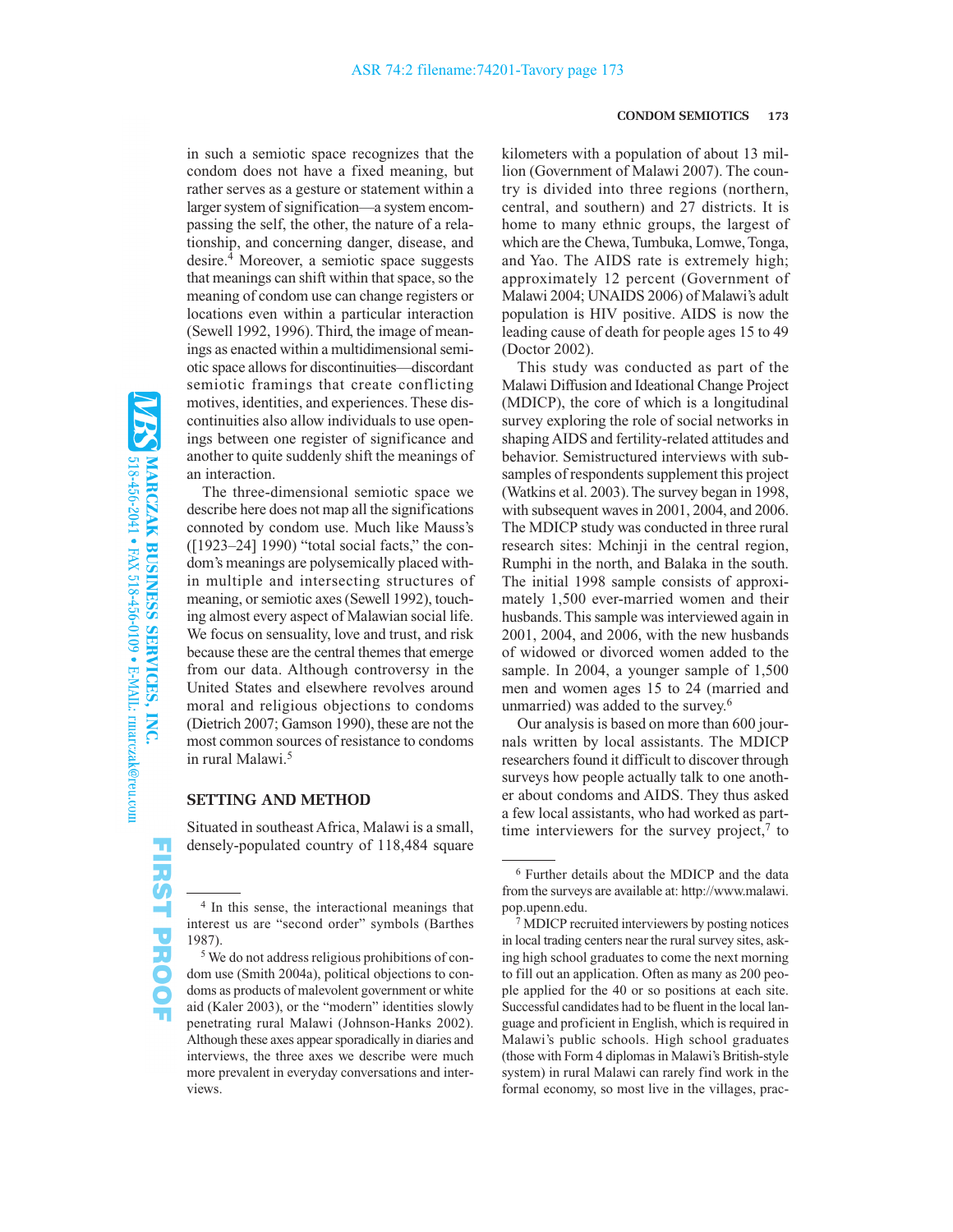keep journals of conversations about AIDS that they overheard or participated in during their daily lives.<sup>8</sup> The project paid journalists \$30 for an 80-page school notebook, each about 7,500 words and typically covering several different conversations with multiple participants. The project hired 22 journalists (nine women, 13 men) between 1999 and 2006: three journalists (two men, one woman) contributed, on average, more than 30 journals a year (13 contributed more than five journals per year; the other six wrote less frequently). All journalists are high school graduates with no additional education, young (20s or early 30s), and rely on subsistence agriculture supplemented by casual labor or small-scale retail (as well as intermittent MDICP activities). The journalists were given no training except instructions to listen, to remember what was said as close to word-forword as possible, and to write. Nor did the researchers define what they meant by "conversations about AIDS." As a result, the content of the journals reflects the journalists' assumptions about what is relevant to AIDS. The journalists recorded conversations in local languages but wrote the journals in English (entries were often hastily written, so the grammar is sometimes poor and words are omitted). We retain most of the idiosyncrasies in grammar and spelling, as well as locutions that reflect local adaptations of English<sup>9</sup> (we insert words in brackets when necessary for clarity).

**RSH PRODE** 

<sup>8</sup> For a fuller discussion of the journals as a methodological tool and a form of social inquiry, see Watkins and Swidler (2008). Watkins recruited the journalists and developed the journal methodology. We spent a good deal of time in the field, so we know many of the journalists and are familiar with the context the journals describe. When we had questions about the meaning of a passage in the journals, the translation of a word, or other matters relevant to understanding the journals, we asked the journalist and conferred with other local informants.

<sup>9</sup> Malawian public schools teach English from the early grades, with formal English starting in Standard 5 (equivalent to 5th grade in the United States). English is widespread and has become indigenized

These journals, collected between 1999 and 2006, produced more than 5,000 single-spaced pages, recording everything from public scandals in the marketplace and chief-court proceedings to casual conversations on local minibuses and at bars. Although there are few journalists, they capture a large population. Each journalist had a small number of friends, relatives, and neighbors who all knew each other and interacted fairly frequently. The journalists also interacted with or overheard a more heterogeneous group of strangers and acquaintances, providing a diversity of conversational settings and participants. We changed all names, and we cite journal excerpts using the journalist's pseudonym and the date of the journal (following a month/day/year format).

We coded the diaries using NVivo7, which is designed to facilitate grounded theory coding and analysis. Although we let the concepts and categories emerge from the data (Strauss and Corbin 1990), we differ from grounded theory in starting with a focused question: What codes, metaphors, and meanings governed how people talked about condoms and condom use? This kind of analysis allows us to construct a polyphonous account of how people negotiate and reproduce culture in a given context (Bakhtin 1984). The journals are polyphonous in two senses. First, they capture a multiplicity of local voices and concerns that other methods tend to overlook.<sup>10</sup> Second, diaries from 22 journalists over a period of seven years reflect a polyphony of local writing voices from different regions and periods.<sup>11</sup>

in some ways. For example, to be sexually promiscuous is to be "movious," and one who has multiple partners is said to be "moving around," an Anglicization of a chiChewa expression, *woyendayenda,* derived from an association of multiple partners with migrant labor.

<sup>10</sup> The journals are a delegated observational account (Milner 2004; Newman 1999). Such accounts have the advantage of allowing access to a much wider range of conversational settings and participants than a researcher might otherwise be able to enter.

<sup>11</sup> This analysis crystallizes the double polyphony of the diaries—multiple observers recording multiple voices. This is a step further than what many attempts at multivocality achieve (Clifford and Marcus 1986), and we have tried to conserve both levels of polyphony.

ticing subsistence agriculture and small-scale trading. Some have the rare opportunity to work for one or two months with an NGO or a project like the MDICP. Interviewing for the MDICP lasted only about two months; it did not provide regular employment.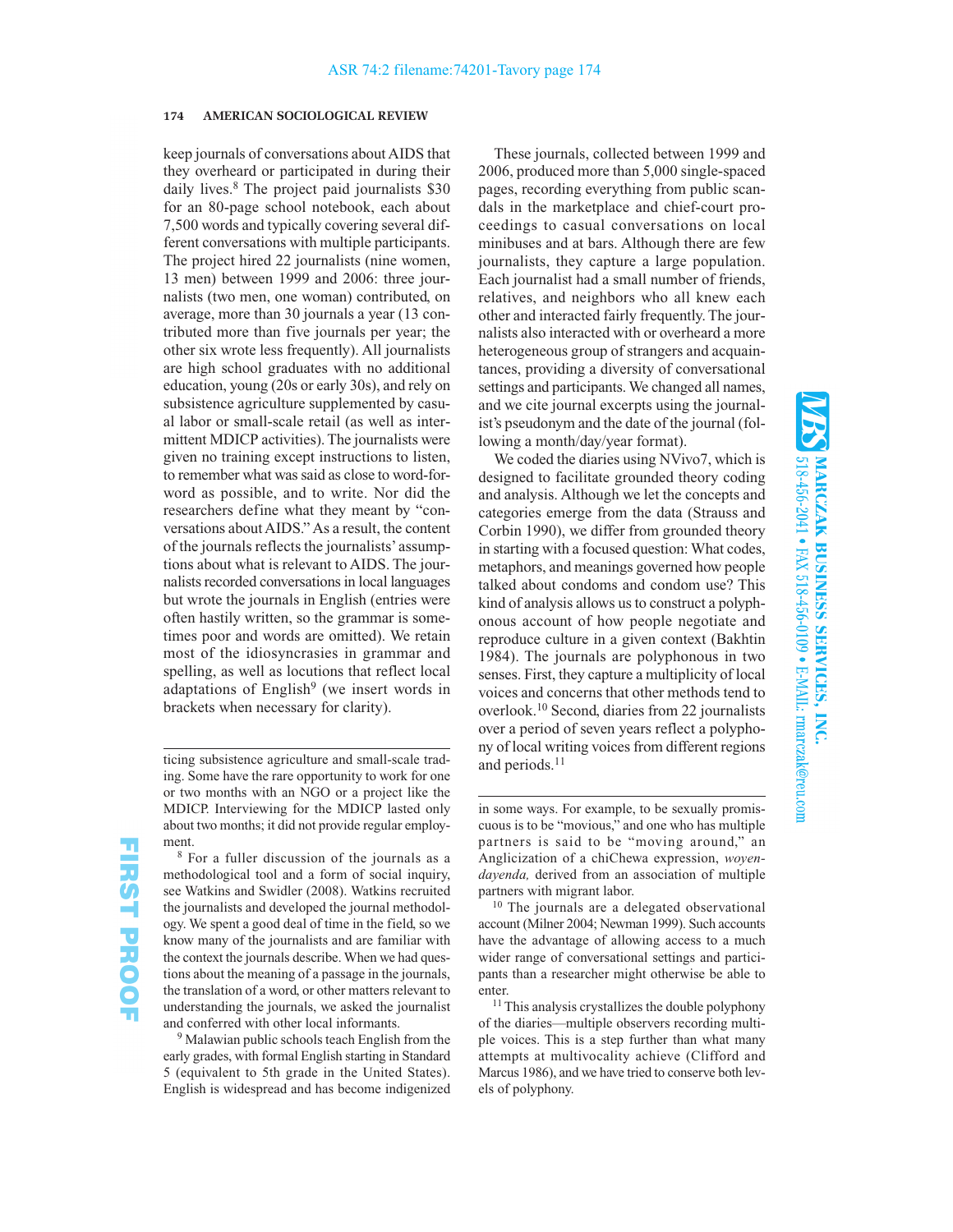$518-456-2041$  • FAX 518-456-0109 • E-MAIL: rmarczak@reu.com **MARCZAK BUSINESS SERVICES,** . INC.

We first coded the diaries for sections pertaining to condom use. These sections include approximately 1,600 excerpts from 304 journals (650 single-spaced pages, more than 1,000 conversations), with many journals containing multiple conversational episodes that mention condoms and condom use. In the second phase, we employed a more fine-grained coding process, looking for recurring themes in the discussion of condom use. In this round, we coded only those excerpts in which conversations revolved around condom use and the problems associated with it. This second round of coding brought to the fore the semiotic axes that we present in this article, as well as residual themes that appear more rarely, including religious considerations and conspiracy theories.<sup>12</sup> These excerpts are typical of how Malawians use these three axes in interactions.

This methodology—like any other—has both advantages and drawbacks. One advantage is that the journals present ideas, concepts, and beliefs in the very process of circulation, away from the artificial structures of an interview situation. We learn not only what people may say when asked, but what they say in ordinary conversation. The journals are free from interview effects, including respondents'tendency to give answers they believe the interviewer wants to hear. Furthermore, because there are no set response categories, this method opens up new lines of inquiry. Indeed, the journalists recorded many conversations containing ideas and images that would never occur to an outside interviewer. In these conversational interactions, we also see how individuals deploy meanings in arguments and sexual negotiations their pragmatic functioning rather than their status as abstract ideas.

On the other hand, one disadvantage is that the data's accuracy depends on the journalists' memories—what they retained as significant and what they thought might be of interest to us. We follow Watkins and Swidler (2008) in arguing that remembered conversations may provide better access to public culture than would a complete rendering of what people actually said to each other. There is also the possibility

that journalists fabricated incidents and conversations. We are confident, though, that the diaries are genuine, considering the variety of voices and incidents and our ability to triangulate when journalists lived in the same area and wrote about similar people and events. In the rare cases when diarists "cheated," they did so clumsily, often copying AIDS pamphlets from local health centers or religious tracts from their churches. While we did not discourage lengthy reports of village AIDS meetings or sermons about fidelity and AIDS, we did not use the diary of one journalist who tried passing off pamphlet materials as conversations overheard.

To supplement the diaries, we asked two local interviewers to conduct 20 interviews with men  $(N = 10)$  and women  $(N = 10)$  between the ages of 15 and 35. Interviewers selected a convenience sample fitting the age and gender criteria from people sitting in the market, washing clothes at the borehole, walking along the roads, and doing the other tedious and time-consuming chores that structure daily life in rural Malawi. Approximately 80 percent of those invited to participate agreed to an interview. The interviews were semistructured; the interviewer recorded and then translated and transcribed them. The interviewers asked both men and women whether they use condoms, and if not, why; whether their friends use condoms (and why or why not); and their general views on condom use. They also asked for examples of specific situations in which the respondents or their friends had accepted or rejected condom use. Male interviewers spoke to men; a woman interviewed women. Interviews were conducted in the southern district of Balaka, a mostly rural area, triangulated by the towns of Liwonde and Balaka and the Ulongwe trading center, where many of the conversations recorded in the journals took place. To get stories and opinions of both villagers and townspeople, interviewers conducted half of the interviews in the towns of Liwonde and Balaka and in the Ulongwe trading center; they conducted the other 10 interviews in villages. The interviews were conducted in chiYao or chiChewa, the two most commonly spoken languages in the district.

Finally, we use data from the 1998, 2001, and 2004 MDICP survey waves to assess the degree of condom acceptance in marriage and to trace changes in condom acceptability over time. The journals come from the same dis-

<sup>&</sup>lt;sup>12</sup> Religious prohibitions on condom use, for example, usually appeared when diarists reported sermons they had attended, not in everyday conversations.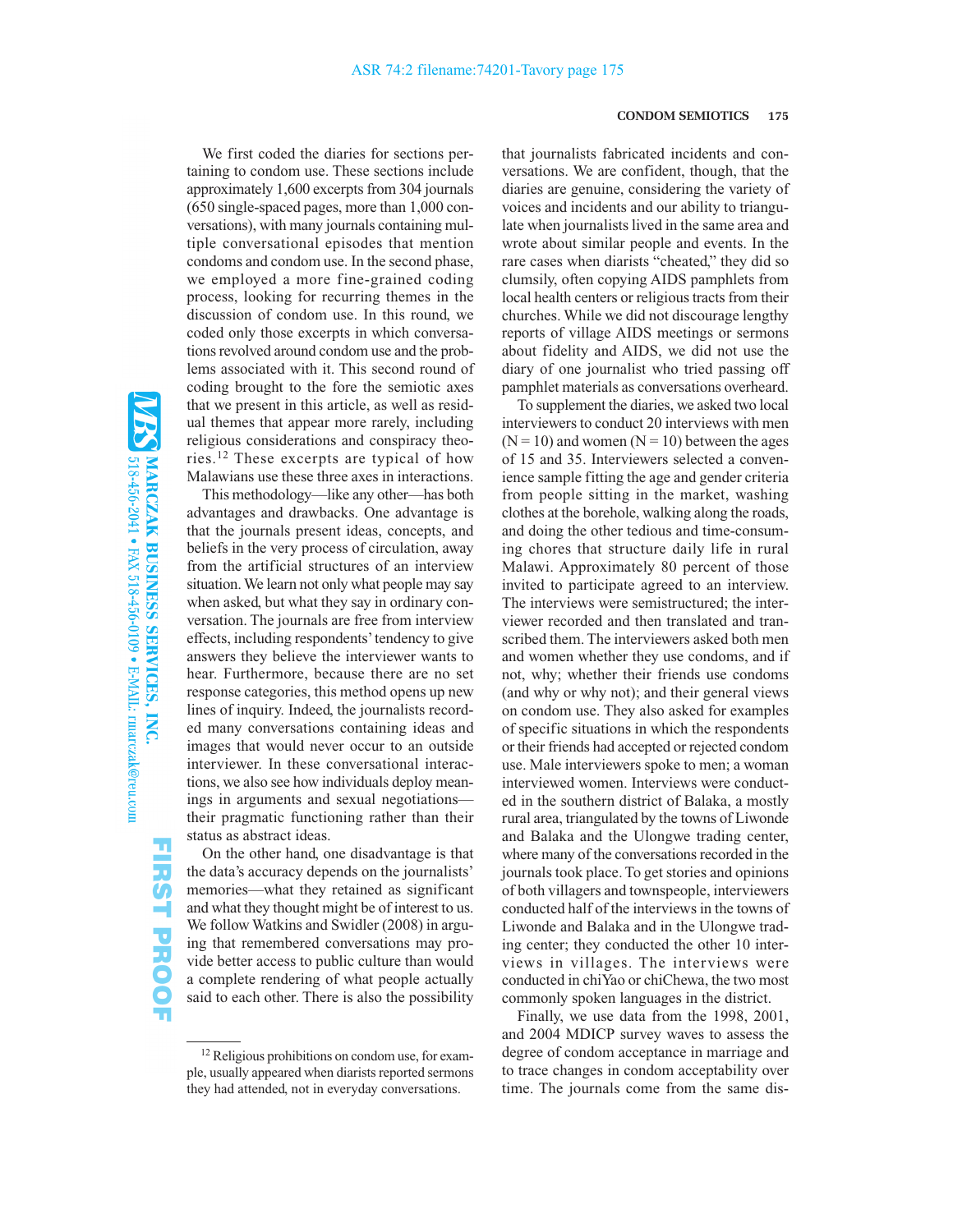tricts and many of the same villages covered by the survey. They thus represent roughly the same population. The journals provide important insights into the persistent resistance to condoms that was revealed in the survey data.

## *"ONE DOES NOT EAT SWEETS IN A WRAPPER": THE AXIS OF SENSUALITY*

Sensuality is the first semiotic axis that structures the meanings of condom use. The most common metaphor for the sexual act in Malawi, as well as in other parts of south and southeast Africa, is that of "sweetness" (for South Africa, see Hunter [2002]; for Kenya, see Dilger [2003], Thomsen et al. [2003], and Varga [1997a]; for Tanzania, see Emanatian [1995]; and for Zambia, see Bond and Dover [1997]). This metaphor refers to semen and the contact with sexual fluids during sex, as well as the pleasure of the sexual act more generally. It is mostly men that talk about the sweetness of sex, but some women use this metaphor too. These conversations vary from the occasional remark that sex is "very sweet," to elaborate descriptions of how men and women feel sweetness while having intercourse. As the following excerpt shows, the sensation of sweetness is important in some people's decisions not to use condoms:

Dili said, "I have said already, I believe, that I can't and I don't even think of using the condom when I am having sex because I don't see the importance [the point] of using [a condom] because when having sex I mean to feel sweet. Her real sweetness, not that I should be having sex with a condom. It's better to continue with masturbation than acting like you are having sex with a woman while you are sexing yourself and the rubber!" (Simon 6/13/2002)

**HIRST PROOF** 

This language of sweetness is closely tied to men's, as well as some women's, unwillingness to use a condom. Many diaries record people in both local languages saying, "It is the same as eating sweets in the wrappers" (see also Preston-Whyte 1999). In other words, they believe that one cannot experience sexual pleasure when using a condom.

Condom manufacturers in Malawi also use the sweetness metaphor. One new, popular local brand of condoms is actually called *Manyuchi* (honey). This name connotes sweetness, and the condoms are chocolate-scented and tinted, using local understandings of the sweetness of sex to increase the condom's appeal. This language sometimes becomes a resource for the negotiation of condom use. One journalist reported overhearing a story of a man using the name "Manyuchi" to trick a woman into having "sweet" sex, even though she had demanded he use a condom:

Then he was going to the lady after having made a hole in the tip of the condom when the lady was absent. They were having sex [as usual, with a condom] usually while the lady took it for granted that this is safe sex. So one of the days the lady got surprised. Then she asked the man, "I feel like you are releasing sperms and I am feeling sweet." Then the man said that "oh! Don't you know that these latest Manyuchi condoms are sweet, that is why they are called Manyuchi." (Achea 7/01/2005)

The axis of sweetness describes not only sexual interactions, but also men and women who are conceived as sexually competent and desirable. This might seem deceptively similar to the English use of sweetness to refer to sexual partnership. However, while in English "sweetheart" refers to a loved partner, the language of sweetness in Malawi provides a criterion for evaluating sex itself. For example, in one diary, a wife finds out that her husband has another partner, instigating a fight between the wife and the lover in which the lover mocks the wife using the language of sweetness:

You are also a stupid woman. Your husband is fed up with you, you are no longer sweet. This is why he has come and proposed me. I did not propose to him but he was the one who came alone proposing to me and I am sure that he can't leave me, he is satisfied of me. (Simon 6/25/2003)

The metaphors of sexuality and sensuality in Malawi seem similar to those used in American English to describe the trade-off between sensual pleasure and the benefits of condoms. There is an important structural difference between Malawian and Western semiotics of sensuality, however, that helps explain Malawians' reluctance to use condoms. For rural Malawians, sweetness refers not only to the sexual act in general, but specifically to the release of semen.<sup>13</sup> Contact with semen and vaginal fluids is the essence of sexual pleasure itself. So

<sup>13</sup> In both chiChewa and chiYao, the same word (*umuna* and *ubenga,* respectively) refers to both sperm and semen.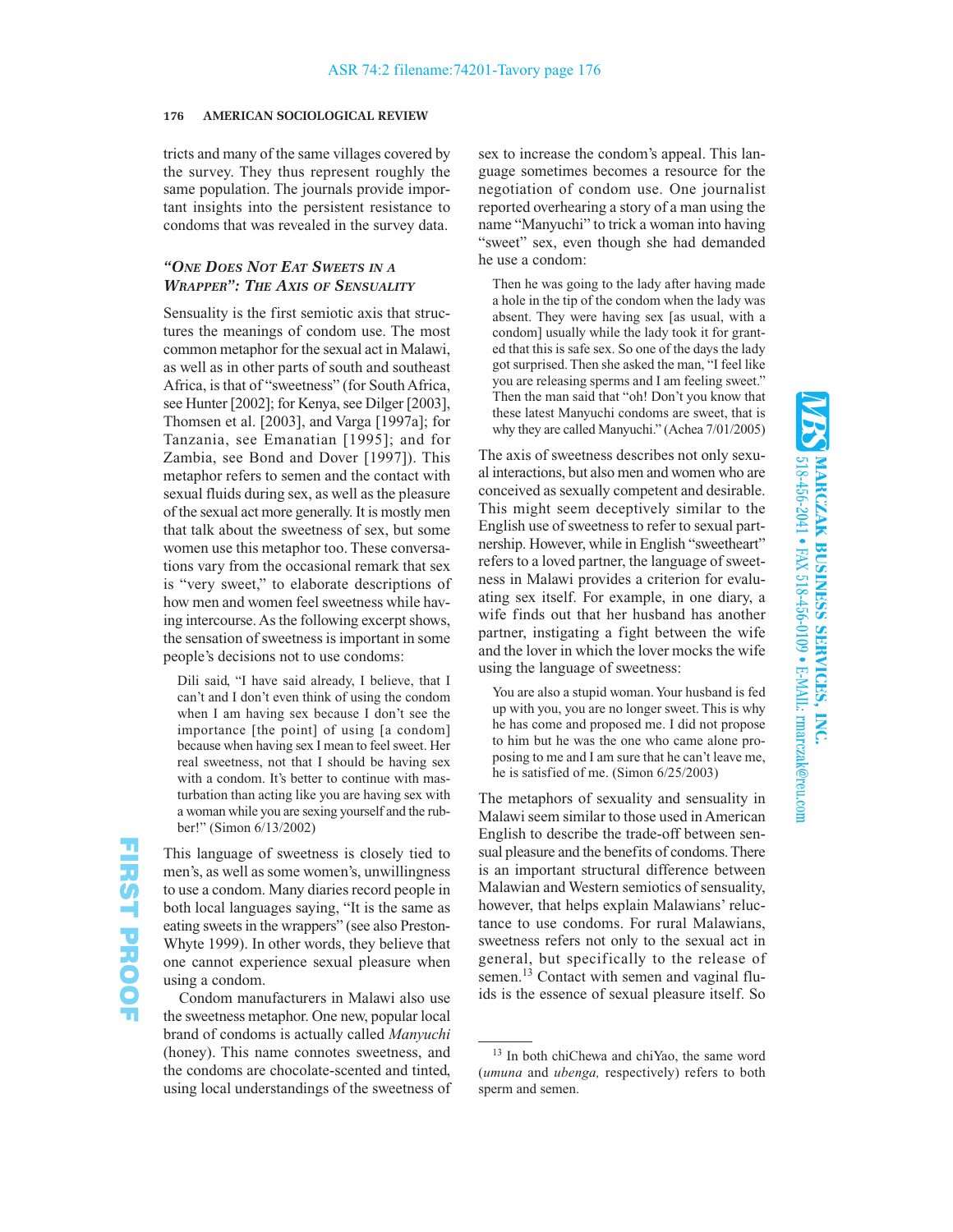the use of condoms does not just dull sexual sensation, it eliminates its essential element. A local physiological understanding lies behind the Malawian understanding of sexual pleasure.

Different cultures use metaphors of both heat and taste to describe sex, as Emanatian (1995) shows in the case of the Chagga in Tanzania. Emanatian claims that although there is crosscultural similarity between the African and English metaphors for sexual pleasure, English speakers tend to use metaphors of heat, force, and friction, rather than taste. These metaphors can be traced back to Renaissance England, where Shakespeare's comedies played with the idea of friction generating "heat" to make sexual unions fruitful (Greenblatt 1986). In the African context, however, there seems to be a different ethno-physiology at play. Both men and women view the release of semen as the height of sexual sweetness. The sweetness of the semen is also related to fertility,  $14$  as shown in the following diary excerpt:

Some people were laughing at her husband, saying that his wife has revealed that he is a useless man in terms of sex. He does not produce live sperm. He is not sweet. He is barren. He causes his wife to suffer from *chammimba* [abdominal pain caused by either a recent birth or a long time without bearing children] because of his dead sperm. (Alice 10/29/2004)

Although the husband can have sex with his wife, the act is flawed. Being barren, his semen lacks the sweetness of fertility; the sexual act is "not sweet." The idea of the sweetness of the semen itself is also seen in the following interview excerpt, in which a 22-year-old married man claims he wouldn't mind using condoms, but he thinks his partner feels the difference:

*R:* Aaah! Sleeping with a partner without a condom cannot be similar to having sex with a partner with a condom. It's different.

*I:* What is the difference?

*R*: The difference is that aaah! [slight laugh] It's different for her to be satisfied and believe that indeed I have slept with a man, because those things [sperms] have the stoppage block.

In the West, where individuals focus on friction and movement leading to orgasm, the disadvantage of condoms is that they reduce sexual sensation (Crosby et al. 2005). In Malawi, the understanding of sweetness has very different implications. If sexual pleasure depends on the release of semen into the woman, condom use becomes much more problematic than in cultures where sensuality is tied to the friction and build-up leading to orgasm. While condoms only diminish the sensuality of friction in the Western context, they completely obliterate sensuality in the Malawian context by preventing both men and women from experiencing "the sweet."

## *CANCER, SORES, AND AIDS: RISK, DANGER, AND THE CONDOM*

As elsewhere, Malawians see condoms as a way to protect against sexually transmitted infections and avoid unwanted pregnancies. Knowledge and fear of AIDS is nearly universal, with AIDS sometimes referred to in Malawi as *Mulili,* a plague of biblical proportions.<sup>15</sup> The calculation of risk seems clear, particularly because both government and nongovernmental organizations promote condoms as an obvious way to avoid risk. In our journals, however, and in Africa more generally, many believe that condoms pose a health risk. Stories of the pernicious effects of condoms are frequent topics of conversation and circulate among neighbors and kin.16

Using the MDICP journals, Kaler (2004) shows how, in Malawi, condoms are sometimes thought to be part of a Western or government plot to reduce population numbers. She argues that condoms are seen as a malevolent threat coming from above and are resisted from below. In a similar vein, Varga (1997b) and Preston-Whyte (1999) describe a "condom conundrum" in South Africa: a weighing of the advantages

**FIRSH PROOF** 

<sup>14</sup> Swidler and Watkins (2007) note the ties of unequal interdependence that make fertility and "wealth in people" critically important in African societies.

<sup>15</sup> In the Malawi *Demographic and Health Survey* (Government of Malawi 2004), 99.5 percent of men and 98.6 percent of women sampled knew of AIDS.

<sup>&</sup>lt;sup>16</sup> For related phenomena in other parts of Africa, see Johnson-Hanks (2002, 2006); Rutenberg and Watkins (1997); Watkins, Rutenberg, and Green (1995); and Watkins, Rutenberg, and Wilkinson (1997).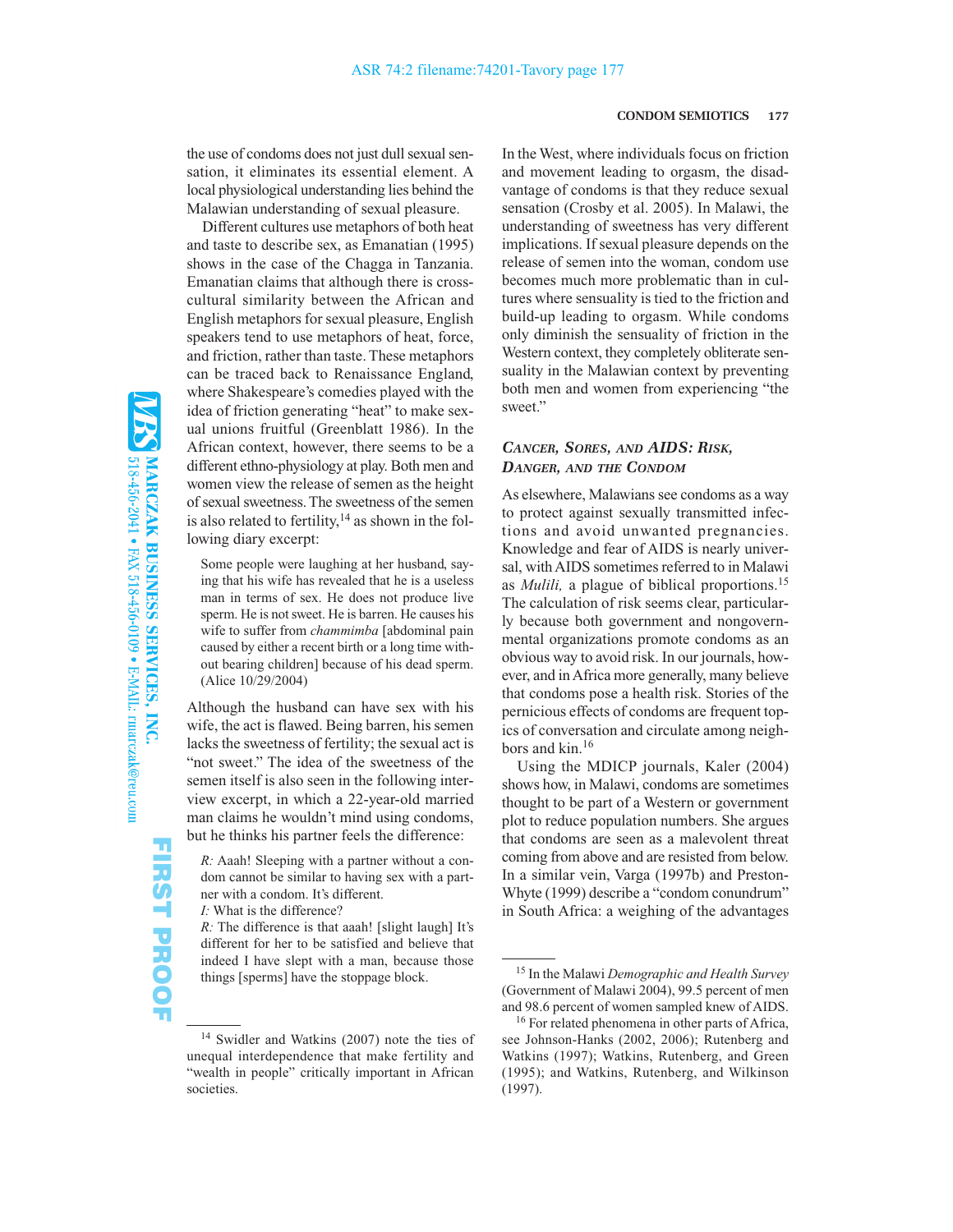of condom use against the value of fertility (see also Smith [2004b] for Nigeria). Although Malawians discuss these issues too, the journals suggest that condoms' possible health risks are a more pressing concern. The following excerpt shows the worry over condoms' health risks as well as a grim assessment of the alternatives:

Robert said "No, it brings cancer, both you and a wife/woman because of the liquid oil found inside the *Chisango* (condom) so cancer is like AIDS has no medicine. So it's better to be doing plain [having sex without a condom]. I can't use. And Sarah always tells me that *Chisango* brings vaginal sores and she says when used most of the times [it] brings diseases and one becomes barren. ... Yes, the government is so clever, after seeing that the population is so high that they have introduced condoms with the aim of lessening the population, for everyone using it catches cancer dying and those using plain [i.e., not using a condom] dying as well. No escape." (Simon 2/28/2001)

In this excerpt, the "cleverness" of the government is seen as an attempt to kill off the population using condoms. There is also a valiant attempt to balance risks and benefits, but with the bleak conclusion that there is "no escape" because condoms kill but "going plain" leads to AIDS, which kills as well.

In the past few years, people have spoken less about condoms as a population control "plot," but they still do not see condoms as safe. Malawians often use medical language to describe the dangers and risks of condom use. They discuss condoms leading to "sores" and "cancer," as well as the possibility of a condom tearing and "sticking to the womb," causing infertility or death. Malawians may disagree about the gravity of the diseases caused by condom use, but most take the perils of condom use for granted:

He said that the oil found in the condoms the way he heard, said are the oils which really destroys man's fertility and as the result he develops genital sores and these genital sores if not treated early one can die of them. A lot of people refused [rejected] this statement and said that the one who was saying that to him was completely cheating [misleading him]. He said that of course he heard that the oils found in the condoms causes the genital sores as well as vagina sores but not that one can die of that. We all agreed and concluded that oil found in the condoms really develops genital sores in the penis of the man and vaginal sores in the parts of women/girls. (Simon 1/04/2003)

Malawians must weigh the risk of AIDS against the perceived risks of condom use, including the idea that condom use can cause diseases that lead to AIDS:<sup>17</sup>

The condoms cause some disease especially to men who put them on. They cause some sores on the penis's skin and some wounds on the foreskin. She continued by saying that she doesn't see about the importance of using the condoms because they cause other diseases and it sometimes happens that one uses the condoms and she is safe from AIDS but she [is] found sick from another disease and goes to the hospital especially the private ones, where she is injected using the unsterilized needle which the Doctor had used for injecting someone who had AIDS. In so doing she also gets AIDS. (Alice 10/25/2002)

This excerpt shows that public health information disseminated about AIDS can itself discourage condom use. Learning that unsterilized needles and transfusions can transmit AIDS is an educational success from the point of view of AIDS programs. However, when Malawians combine this information with other stories they hear about condoms, such as condoms leading to diseases and "sores," some come to believe that condoms may indirectly increase their chances of contracting AIDS.18 On the other hand, sometimes such weighing of risks makes people more willing to use condoms:

She also said that the use of condoms are very good though they encourage people in doing sex unnecessary and no matter they are causing problems like the sores our father [respected speaker] Mr Njalale has said. It is better to suffer from sores than die of AIDS. If you use the condom and have sores, you can go to the hospital to explain and you can

<sup>17</sup> The frequency with which Malawians mention "sores" associated with condom use may indicate a high prevalence of lesions from sexually transmitted infections (STIs). When the MDICP tested for STIs in 2004, however, prevalence was low. Gonorrhea prevalence was 5.4 percent for women and .3 percent for men; chlamydia was .5 percent for women and .1 percent for men; and trichomoniasis was 2.4 percent for women ( $N = 1,303$  men and 1,497 women).

<sup>18</sup> These findings raise another question about whether scientific information allows agents to master problems in their everyday world. Malawians are bombarded with scientific information about AIDS transmission, but this welter of different explanations and dangers might complicate and confuse their everyday actions (Houston and Hovorka 2007).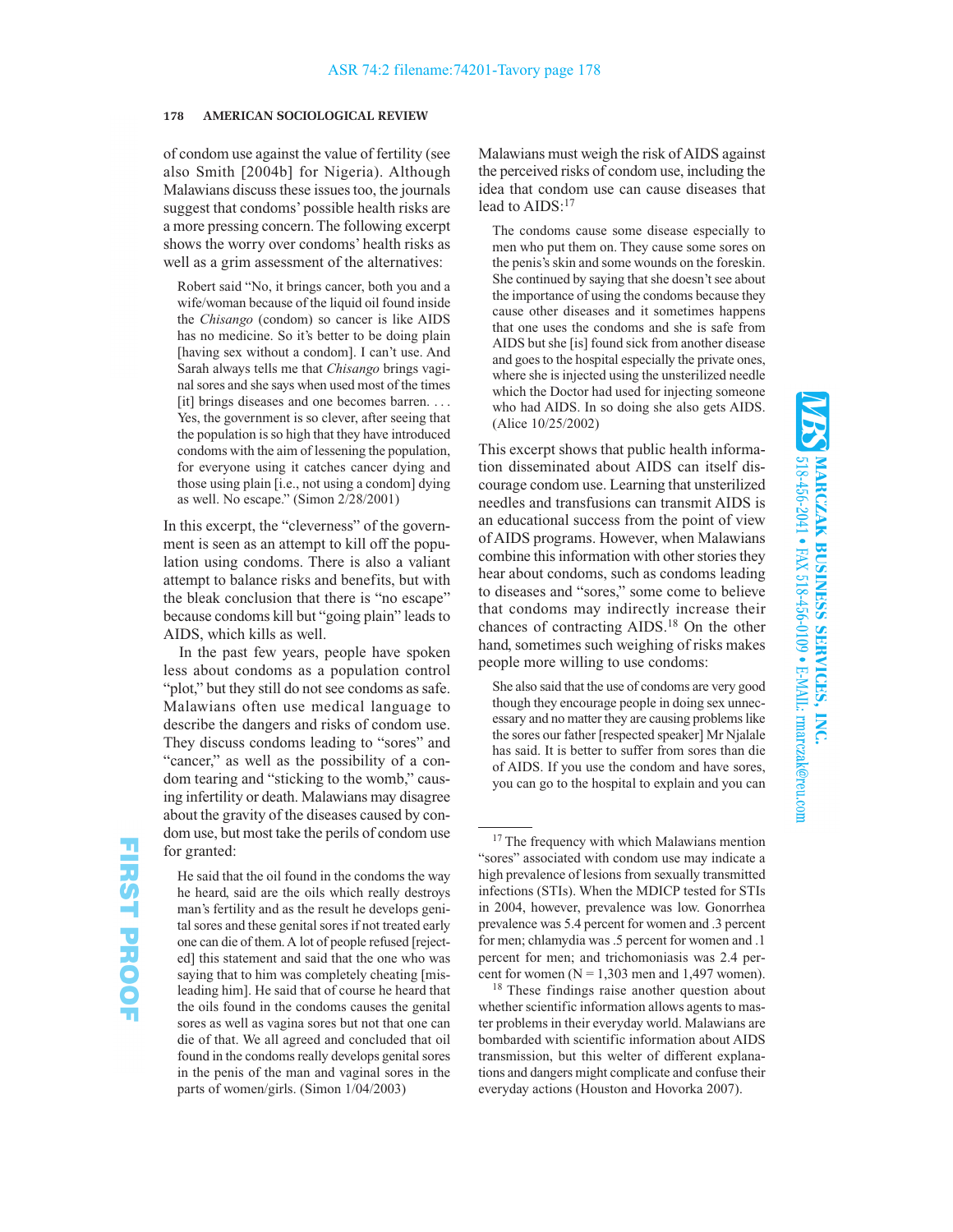These conflicting assessments of condom risk mean that the semiotic coding of condom use is ambiguous. In the West, a refusal to use condoms invokes a distinction between those who are rational and responsible and those who are reckless and irresponsible. For Malawians, however, the semiotics of condom use with respect to risk and danger are much less straightforward. Even if individuals calculate that they personally would be safer using condoms, they cannot assume that a rational person with reasonable regard for his own health would insist on condom use. Despite the pervasive fear of AIDS, the ambiguity surrounding condoms'risks and benefits does not settle the semiotic status of condom use.

## *THE INVERSIONS OF TRUST AND LOVE*

A complete mapping of the structure of Malawian intimate relationships is beyond the scope of this article (see Poulin 2006); nonetheless, condom use plays a major semiotic role in signifying whether a relationship is one of trust and love (Chimbiri 2007). Indeed, the role of the condom as a signifier of trust and intimacy is probably the central influence on decisions about whether and when to use a condom. Although trust and love are not the same, we analyze them together because they are interrelated. The data show an inverse relationship between the semiotic logic of trust and that of love, such that the logic of love overturns the differentiated semiotic categorization that the problem of trust requires.

The question of trust derives from a practical need to gauge the safety of potential partners (Chimbiri 2007; Donovan 2000). Almost all the interviewees and the people recorded by the journalists agreed that condoms are needed when a sexual partner cannot be fully trusted. For example, one might use a condom when a partner has additional sexual partners or leads a "promiscuous" lifestyle:

*I:* With whom do you use these condoms?  $R: I$  use it to sexual partners. ...

## **CONDOM SEMIOTICS—–179**

*I:* To which sexual partners?

*R:* To whom I don't know exactly how she moves.

(Interview with a 23-year-old married man) Although some men say they would never use a condom, our data, as well as previous studies (e.g., Varga 2000), show that many men and women consider it reasonable to use condoms with untrustworthy partners. Indeed, many studies show that men are increasingly willing to use condoms with "non-regular partners," such as bar-girls and prostitutes (Preston-Whyte 1999). Women also believe that condoms may be appropriate with men who are "movious" (i.e., men who sleep with many women).

The problem confronting Malawians, however, is how to define the other side of this semiotic opposition. Outside of the suspect categories, who is trustworthy? One possibility is to rely on a partner's social characteristics to determine if the person is "safe." For example, if the partner is a member of one's religious congregation and does not leave the village, or is young and presumably sexually inexperienced, one might see condoms as unnecessary. Indeed, the journals record many discussions about safe sex that revolve around a folk sociology of who is a "safe partner." Many men consider young schoolgirls to be "ideal" safe partners due to their limited sexual experience. The safety of this social category, however, is open to debate:

One day I met a man in a minibus, and when we were passing Mwemba High School there was a group of girls on the roadway at this school. The man said to me, "You see those school girls, they are on the road to be entertaining men with sex, most of the people have sex with school girls plain (without using condoms) because they think that they are young and safe. In doing that these school girls can be a major cause of the rapid spread of AIDS, because they are used to unprotected sex." He concluded by saying that it is better to avoid them in order to be safe. (Diston 9/08/1999)

The categorization of groups according to this folk epidemiology is open to debate, with people using slightly different categories and contesting the common wisdom with their own analyses. Many journals report conversations in which schoolgirls are viewed as unsafe, and men voice a series of grievances, tinged perhaps with erotic fantasy, about schoolgirls' supposedly loose morals and sexual dangers.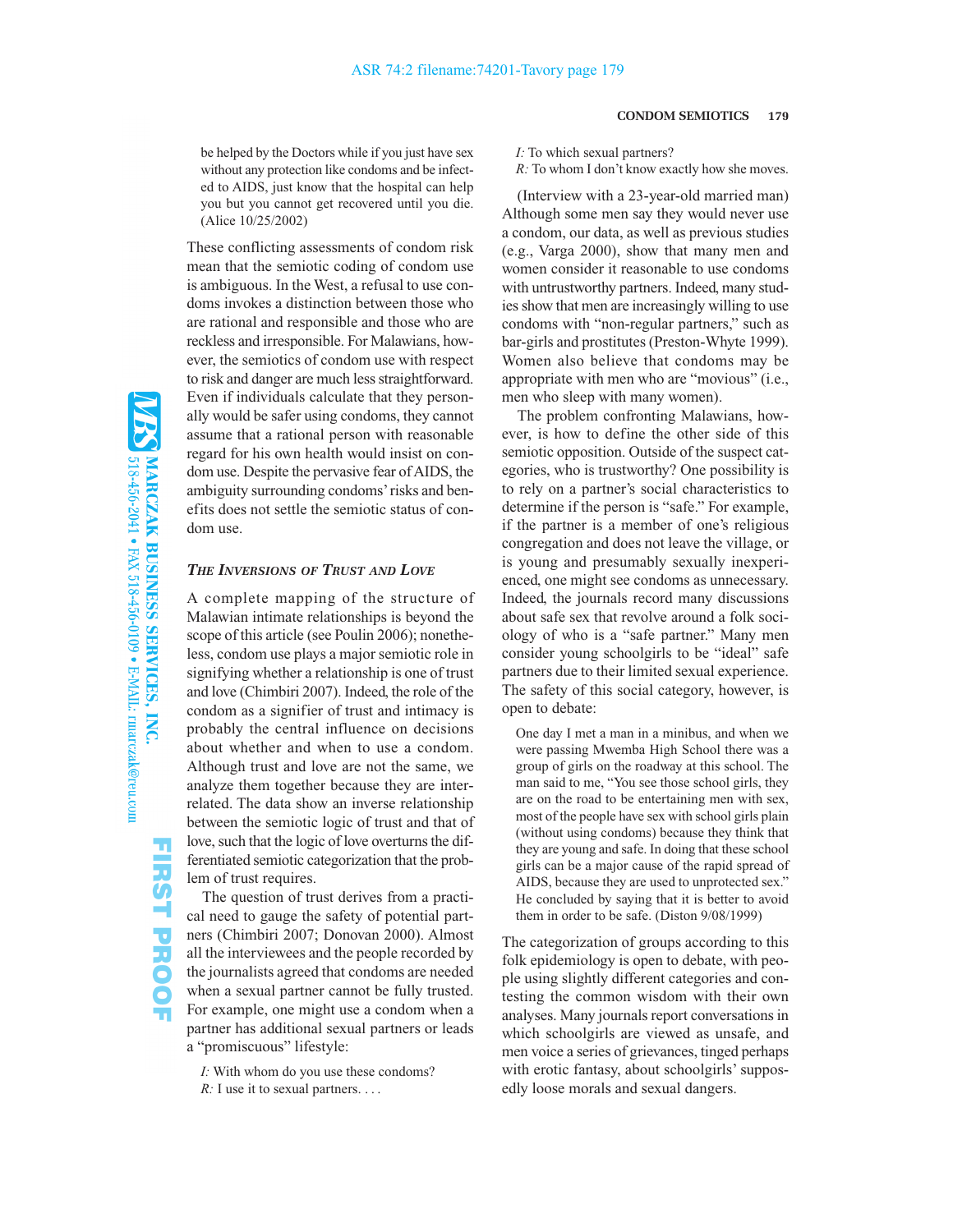It is the association of condoms with unsafe partners, however, that operates semiotically to discourage condom use. The request to use a condom implies either that one does not trust one's partner, or that the requesting partner cannot be trusted (Sobo 1995):

Women who live in the villages don't like having sexual intercourse with a condom and if they discover that you have put on they push you backwards and they tell to leave doing sexual intercourse with them because they say that you suspect themselves of having maybe HIV/AIDS or any other sexually transmitted disease that's why you have put on a condom. (Chunga 4/04/2003)

Proposing to use a condom with a spouse or steady partner signals through action that one of the partners is unsafe. This does not mean that condom use necessarily signals mistrust, but if a partner wants to use one, issues of trust must be brought to the surface, rather than remaining comfortably unspoken. In the following interview excerpt, a single young man explains that he always uses condoms. When asked what his partners think about this, he said:

*R:* I do tell them openly of using condoms and some partners tend to wonder and ask, "The way I am you say that you want to use a condom? What have you suspected in my body or what have you suspected yourself?" My answer is just to say, according to how dangerous the world is nowadays, there is need to protect your life and mine too and if the girl or partner is understanding she understands and three quarters of the partners whom I have been sleeping with don't get surprised because they know that the world is dangerous.

So far, the implications of condom use seem straightforward: to use a condom is to place yourself or your partner in the unsafe category. However, questions of trust and risk do not capture the complexity Malawians face. Indeed, many Malawians are reluctant to use a condom with a loved partner or spouse even if they suspect the partner is HIV positive, a suspicion that surely relegates the partner to the unsafe category. Why, even when risk is great, do Malawians find the semiotics of intimate attachment in conflict with attempts to protect themselves against AIDS?

In surveys of attitudes, opposition to using condoms in marriage is still high, but it is declining fairly dramatically. MDICP survey respondents were asked about condom use with a spouse, first to protect against HIV/AIDS in

general, and then more specifically, if they suspect or know that their partner has HIV/AIDS. Figure 1 summarizes the results for the three survey waves of 1998, 2001, and 2004. The graph shows a striking change in attitudes. While majorities of men and women still consider condom use with a spouse unacceptable, from 1998 to 2004 the proportion of women who consider it unacceptable fell steadily (from 85 percent in 1998 to 58 percent in 2004). Similar changes also occurred among men, although they have been more modest. In 2004, the MDICP added a new cohort of young men and women ages 15 to 24. This new cohort shows a higher acceptance of condom use (42.8 percent for women and 29.3 percent for men) than do the original panel study participants. It is thus unlikely that the change in attitudes results from an aging effect; rather, it is a notable educational success (Kalipeni 1999).

Even more striking is the absence of changes in behavior. Another survey (Government of Malawi 1992, 2000, 2004) asked Malawian women whether they use a condom with their spouse. These numbers are miniscule, with 1.6 percent of women using condoms with their spouse in 1992 and 2000, and 1.8 percent in 2004 (a statistically insignificant change). This pattern of responses is interesting because in the 2004 and 2006 MDICP survey waves, 12.5 and 12.2 percent of married women, respectively, reported having a medium to strong suspicion that their spouse is currently HIV positive.<sup>19</sup>

**MARCZAK BUSINESS SERVICES, INC.<br>518-456-2041 • FAX 518-456-0109 • E-MAIL: rmarczak@reu.com** 

Understanding the semiotic significance of condom use in defining a relationship provides a key to the discrepancies between changing attitudes about condom use within marriage, the stable rates of spouses'reported suspicions, and the tiny proportion of people who are actually willing to use condoms. This is not a matter of changing one's assessment of a partner's risk, but

<sup>&</sup>lt;sup>19</sup>The 2006 MDICP survey asked married women to use a number of beans (from 1 to 10) to assess the accuracy of different assertions presented by interviewers. Of the married women,12.2 percent placed five or more beans in response to the assertion that "your spouse is infected with HIV/AIDS now." In the 2004 MDICP survey, 12.5 percent of married women answered "Medium" or "High" to the question: "In your opinion, what is the likelihood (chance) that your husband is infected with HIV/AIDS now?"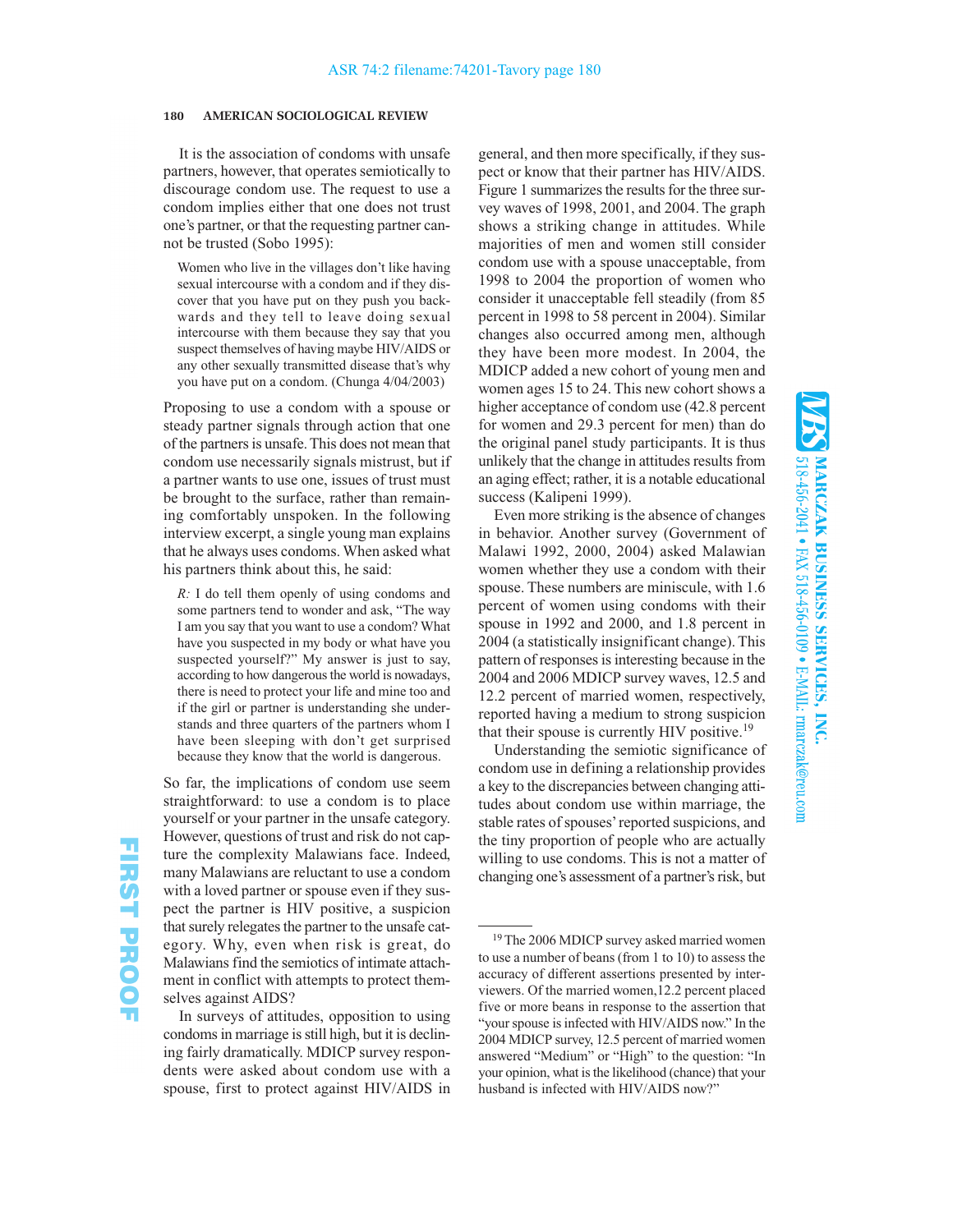

**Figure 1.** Percent of Malawian Respondents Who Say They Think it is Unacceptable or Acceptable to Use a Condom with a Spouse to Protect against HIV/AIDS

*Source:* MDICP Panel Surveys 1998, 2001, and 2004.

*Note:*  $N = 947$  women and 568 men. Figure excludes "Don't Know" responses.

of employing the condom as a semiotic vehicle for establishing or affirming the status of a relationship. This logic applies to marriages, the *chibwenzi* relationship of boyfriend and girlfriend (Poulin 2006), or indeed any relationship that the partners wish to signal as loving or intimate.

Condom use thus operates as a semiotic code, constituting the meaning of a relationship. Suggesting the use of a condom relegates a relationship to an inferior status. The use of condoms to signal that a relationship is not serious emerges in the following diary excerpt in which a journalist reports a local scandal. A woman discovered that her husband had a sexual relationship with a young relative (the "grand daughter") and, enraged, confronted her husband:

His wife became very furious and she told him that she was going back to her home to stay with her parents. He should stay with his grand daughter and continue having sex with her. The case became very serious because Mr. Rashid reached the point of accepting [acknowledging] that it was true that he was sleeping with the girl, but he was not having sex with her plain without the condom. He was always using the condom with the girl, therefore his wife should not get furious about that. He never had sex with her without the use of the condom. (Alice 4/07/2004)

The husband's attempt to appease his wife employs the symbolic meaning of condom use to say that the affair "didn't mean anything." The use of a condom says that this relationship is not intimate and does not threaten the privileged relationship with the wife. In fact, many relationships described in the interviews go through phases: the partners use condoms at first, only to stop later (without taking an HIV test) when the relationship becomes more serious and involves love. The following diary entry shows this pattern:

Isaac was not short of words as he further elaborated that people have [a] poor mindset about condoms. He said if you are in love you at first use condoms but later you change to show your love.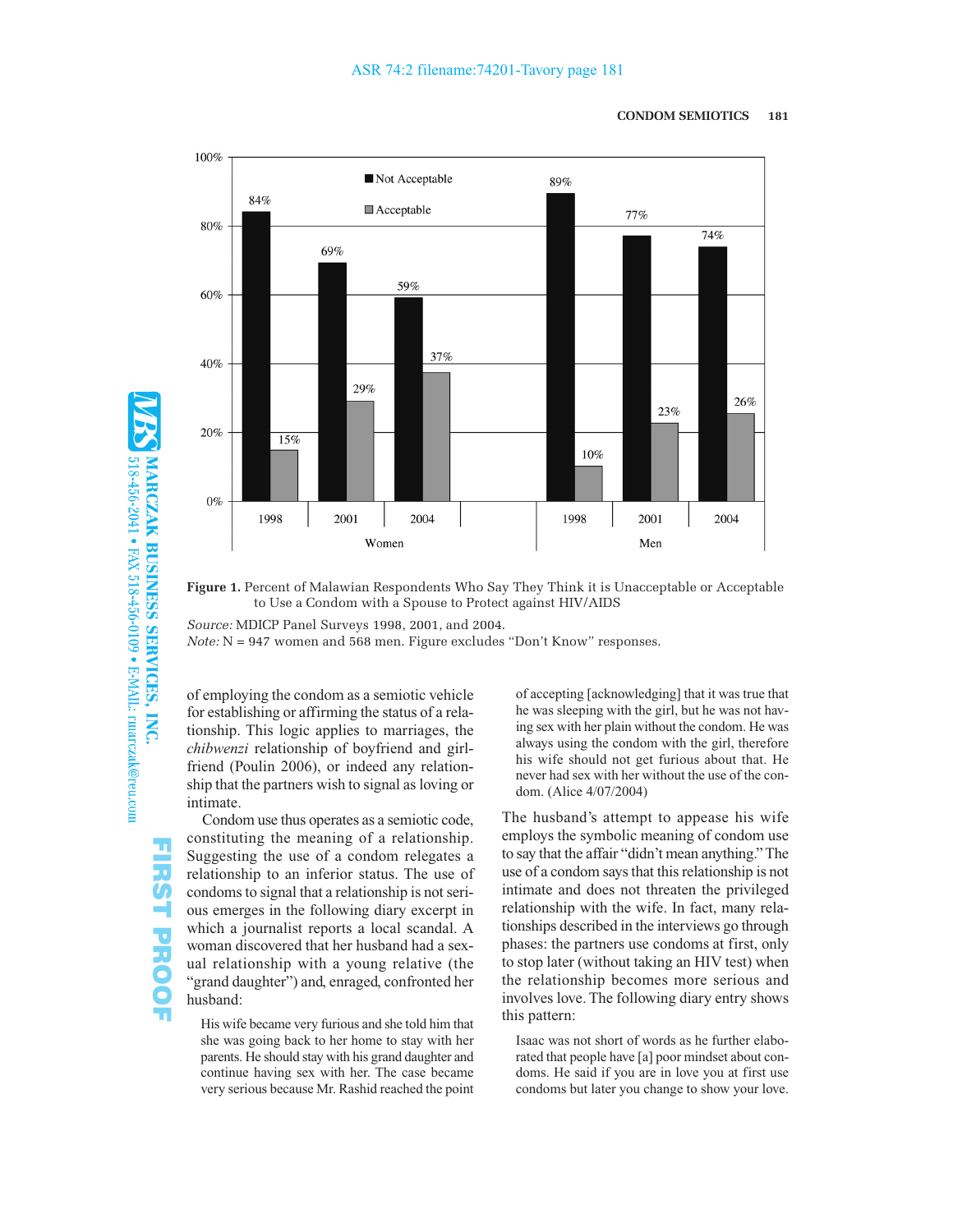This latter leads to spread of HIV/AIDS since you know not if one of you is HIV positive or negative. (Chihana 9/13/2005)

Malawians consider this shift—from condom use in the beginning of a relationship to "plain" sex when the relationship has solidified—not only in symbolic terms but also as a sensual reality.20As with the sweetness of sex, a set of bodily metaphors govern how Malawians show emotion and interpret physical experiences. Reporting a conversation in which he asked a friend about love, a journalist recorded that "love is blood." Several journalists and interviewees used the metaphor of "flesh to flesh," in which full physical contact, with co-mingling bodily fluids, embodies the status of a relationship. Using a condom not only connotes distrust or lack of love, but it actually feels like a loveless interaction (Holland et al. 1991; Ingham, Woodcock, and Stenner 1991). When asked if he would use a condom with his wife, one man said:

The aim is to have your bloods mix, showing each other that you love each other indeed. So if there is no mixture of blood between you two, then even the wife comes to know really that you don't love her. The way I see it, my partner can divorce me right away, the day I say I am using. (Diston 6/13/2002)

With respect to condom use, the semiotic logic of love operates as an inversion of the logic of trust. In the logic of trust, the decision to use a condom rests on an assessment of a potential partner's attributes. In contrast, in the semiotic logic of love, being in a love relationship precludes using a condom even if one knows or strongly suspects that a partner poses a high risk of HIV. In the progression from an initial

<sup>20</sup> The connection between perceived love in a sexual relationship and condom use is seen in the United States as well. Sobo (1995) shows how disadvantaged African American women in Cleveland avoid using condoms to signal that a relationship is serious; condom use, on the other hand, signifies promiscuity. In Africa, it is likely that condom promotion and education has generated some of the association between condom use and lack of trust. Promotion messages often differentiate between "regular" and "nonregular" partners and emphasize the role of condoms for protecting against dangerous, high risk, and unhealthy partners (Chimbiri 2007).

sexual relationship to a love relationship the logic of trust is inverted. In a love relationship, trust is not based on a partner's social or personal characteristics; rather, you express and enact love of a partner by trusting—for which discontinuing condom use is the semiotic code.<sup>21</sup>

These navigations of the semiotics of trust and love highlight the intricate ways in which condom use signals meanings about self, other, and the nature of a relationship. In the initial assessment of trust, the other is categorized on a dimension of safeness and risk, and the enacted self is the calculating and knowing agent. However, when a relationship becomes a love relation, the self is simultaneously transformed: any attempt to calculate and categorize the other must be suspended; the calculating self is no longer coded as rational and safe, but as heartless and nonloving. To sustain a relationship, one must overcome the caution dictating condom use.

# **NAVIGATING THE SEMIOTIC SPACE OF CONDOM USE**

So far, we have focused on each semiotic dimension separately. Yet in action, these axes are

<sup>21</sup> This leads to an alternative interpretation of Luke's (2005) finding that the monetary value of Kenyan men's gifts to their female sex partners is negatively correlated with condom use. Luke's findings hold for both commercial prostitution and noncommercial sexual relationships, where it is common for a man to give gifts to the woman. Luke posits that men always prefer not to use condoms, while women try to lower their risks, so men pay more to have women not use condoms. Luke hypothesizes that the poorer a woman is, the more willing she will be to accept this bargain (see also Poulin 2006). The semiotics of love and trust, however, suggest a different explanation. Condom use implies a less intimate relationship, one not based on love. But love relationships are also those in which men are likely to give more money and gifts to their partners. In commercial sexual encounters, women may negotiate HIV risks and men may pay more money to "go plain." But the homology between commercial and noncommercial condom use is deceptive. Relationships of love and trust demand an intimacy incompatible with condom use. A man in a more intimate relationship has a responsibility to give the woman gifts commensurate with his love for her and they enact the intimacy of the relationship by forgoing condom use.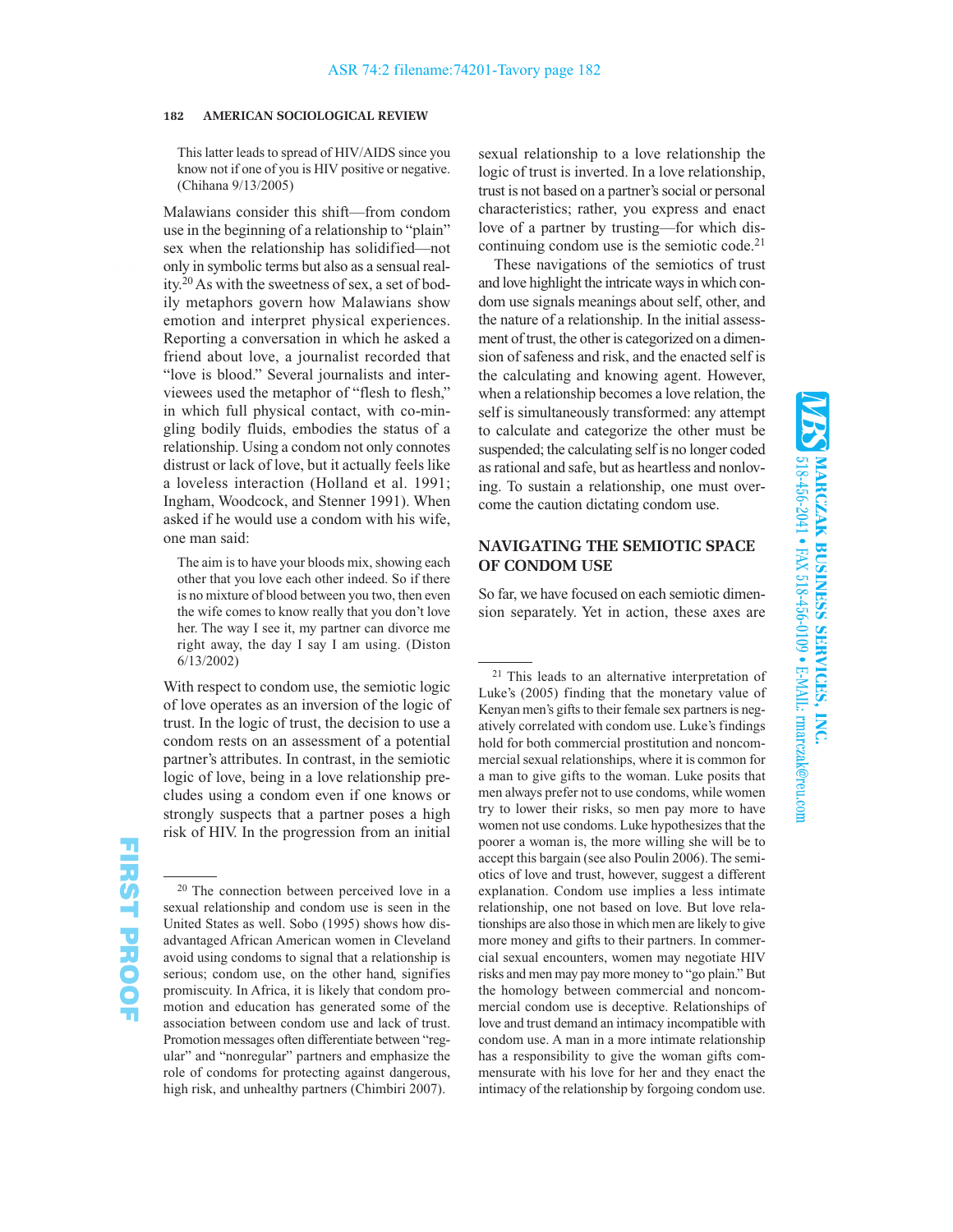intertwined as people navigate the different dimensions. The simplest navigation among these dimensions is additive, with the different semiotic axes reinforcing each other. For example, the following diary excerpt shows how sweetness, calculations of risk, and issues of trust all play a part in the decision not to use a condom:

I had never used and those whom I had slept with I had never used them because I want to feel sweet when I need sex so using a condom I can't feel sweet. ... And I also heard, Jauleni saying, I was told that the oil found in the condoms causes cancer disease so using the condom and get cancer and die or not using the condoms and get AIDS and eventually die, it's the same and some condoms are porous for many think you are protected by wearing them yet it gets leaked [so] you benefited nothing. It's better to use plain than getting cancer; or if you feel that the girl has AIDS its better not to propose her. (Diston 8/01/2000)

The different axes are not only additive. Rather, people can switch semiotic possibilities within one interaction. This switching is often strategic; for example, when one partner wants to persuade the other to use, or not use, a condom. Even then, the semiotic possibilities provide the materials out of which people construct an interaction and its meanings.

An extended vignette from a diary written by Simon on July 8th and 10th, 2001, illustrates how different semiotic axes are intertwined: the diary tells the story of the beginning of a relationship between the diarist's friend, Richard, and a new sexual partner, Grace. After buying fish for Grace, with money borrowed from the diarist, Richard brags that she agreed to meet him the following day. Richard boasts that he never uses a condom, but particularly in this case, it would be out of the question. "I can't even take condoms," he said, "then it will mean I wasn't serious for her. For I want her to be my real girlfriend." Even before the relationship begins, Richard is anticipating the relational meaning of condom use for Grace.

Two days later, the diarist asked Richard about his meeting with Grace. Boasting, Richard said, "that Grace kept the appointment and indeed he had sex with Grace and said Grace is a nice girl, not one who is so dry, she was totally willing to have sex." Not having a place of his own, and with Grace being in high school, they decided to go to the school, having sex in a classroom "without even laying a cloth." Before

they began, Richard said, "Grace, I am going to have sex with you with a condom." Grace refused to use a condom, saying "that she can't feel anything, and if it is so it could have been better if she could not come and meet with him."

Grace invoked sensuality to pressure Richard not to use a condom. Not giving up quite yet, Richard told her he proposed using a condom for her sake, so that she would not get pregnant and have to drop out of school. Shifting to a different discourse, that of the modern self (Johnson-Hanks 2002, 2006), Grace told him that "she had just finished her monthly period yesterday, so how can she become pregnant?" She also said that "she knows biology and said that she is sure she can't be impregnated. And she said it's better if I didn't use a condom." In the face of such opposition, Richard changed his tone. "I was just cheating you," he said, "I can't have sex with you using a condom, you are so beautiful and I need to feel real sweetness, you can't eat a sweet while it's wrapped in its plastic paper, you can't feel sweet." Bantering after intercourse, and perhaps trying to scare him a little, Grace "stood up and said 'You have made me pregnant.' And I said 'How? You said you can't?!' and she said 'I was cheating you, I just wanted you to impregnate me and marry me.' And I said, 'I will, since you are beautiful.'"

This seemingly frivolous exchange did not preclude broaching the subject of AIDS. Yet Richard and Grace strategically used the risk of AIDS as part of their flirtatious banter. Richard said, "I even told the girl [Grace], saying that 'Look, if it is AIDS, even the radio says one can only get it through what we have done and the result is dying. So if you have AIDS you have given it to me and if I have it I have also given it to you. So it's better that our love should not end.' And we promised that if everything goes well we are meeting today as well."

Richard admitted that "indeed, friend, if Grace has AIDS, she has given it to me, I couldn't resist her attractions." As a good friend, the diarist then offered Richard reassurance in the form of his own folk sociology, saying, "She doesn't have [AIDS], she is so young for that." Richard agreed because of her age and "moreover, her body is fat and healthy. Had it been she had AIDS I would have noticed that her body had become thin, but she is fat. So we are meeting any day, even tomorrow . . . for I feel married."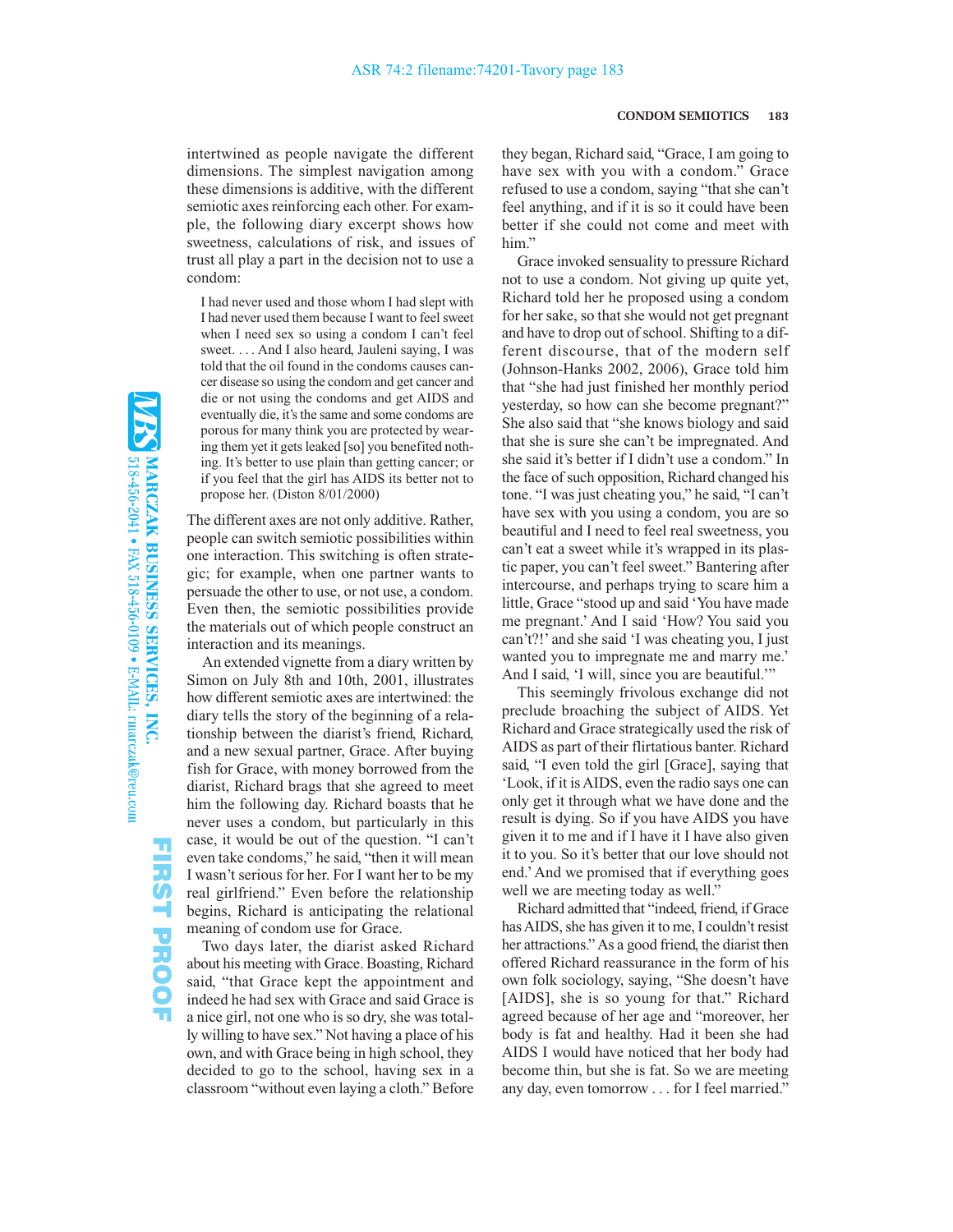This vignette exemplifies the ways in which the semiotic space of condom use both constrains and enables moments of humor and romance. The symbolism of sexual sweetness, fertility, AIDS, and, above all, condom use semiotically define the anticipation, the actual encounter, and the retrospective understanding of the new relationship. Even before the first encounter, Richard offered his unwillingness to use a condom as a sign both of his masculinity and his desire to have Grace as a "real girlfriend." Within the interaction (or at least in describing it after the fact), shifting among the different semiotic axes of condom use allowed the couple to playfully heighten the seriousness of the relationship. By invoking the risk of AIDS, Richard enhanced the intimacy signaled by not using a condom, cementing his connection to Grace, with whom he "feel[s] married." As Richard described it, the semiotics of condom use constituted the meanings and meaningfulness of the encounter.

## **DISCUSSION**

Three different axes of meaning frame rural Malawians' willingness or reluctance to use condoms. First, local understandings of sensual pleasure as dependent on the "sweetness" of bodily fluids shape sexual experience differently than do Western sexual metaphors. For Malawians, condom use is a more radical obstacle to sensual pleasure than it is in cultures where sexual metaphors focus primarily on friction and heat (Emanatian 1995). Second, takenfor-granted knowledge of the dangers of condom use (e.g., sores or cancer) confounds the contrast between rational self-protection and irrational self-indulgence. Malawians must weigh the risks of contracting AIDS against the risks associated with condom use. Finally, questions of trust invoke two intertwined and potentially opposed meanings. On the one hand, people may seek partners believed to be safe and either avoid or use condoms with those considered unsafe (Watkins 2004). However, if a relationship becomes defined as love, the connection between condom use and trust is inverted, as condom use signifies the absence of love, trust, and intimacy. The practical semiotics of the transition from a casual relationship to a love relationship make the assessment of risk and the

use of condoms inappropriate, a sign of a loveless relationship.

These three semiotic axes compose the primary space of meaning in which rural Malawians, and many other Africans, navigate condom use, the risk of AIDS, and the meanings of the social-sexual world in which they live. Within this semiotic space, rural Malawians are far from passive agents, locked in a static world of "traditional" meanings. Rather, these semiotic axes serve as pragmatic tools of knowledge and deliberation "ready to hand" that Malawians use to perform the social navigation of everyday life. Sweetness, risk, trust, and love are all modes of signification that shape subjects'decisions and interactions. To understand variations in Malawians'willingness to use condoms, one must first understand how these social semiotics frame everyday decisions.

Current understandings of condoms are not natural or immutable. Over the course of the AIDS epidemic, different meanings have gained prominence in different places and times. Issues such as masculinity, religious prohibitions, and distrust of government were central to the understanding of condoms in the late 1990s but are less important today. Our interviews suggest that for some younger Malawians, using condoms even with regular partners is becoming acceptable, perhaps as a marker of rational modernity (Johnson-Hanks 2002). A new semiotic strategy seems to be emerging in which using a condom every time with every partner avoids the association of condoms with particular sorts of partners or relationships. The semiotic mapping we offer here is synchronic, but semiotic structures are ever-changing. The idea of "structure" should be understood more as a point of reference for establishing meaning within a dynamic and diachronic process, rather than as a fixed framework of meaning (Bourdieu 1977; Garfinkel 2002; Sewell 1999).

Mapping these semiotic axes has implications for both AIDS studies in Africa and policy deliberations. More general sociological implications also emerge from our findings. While there is a growing sophistication in talk of discourses and practices—rather than simply "culture," "beliefs," and "norms"—when confronted with a phenomenon like the continuing resistance to condom use in Africa, culture analysts tend either to assume that Africans hold a set of "irrational" beliefs that, once corrected,

**HAST PROOF**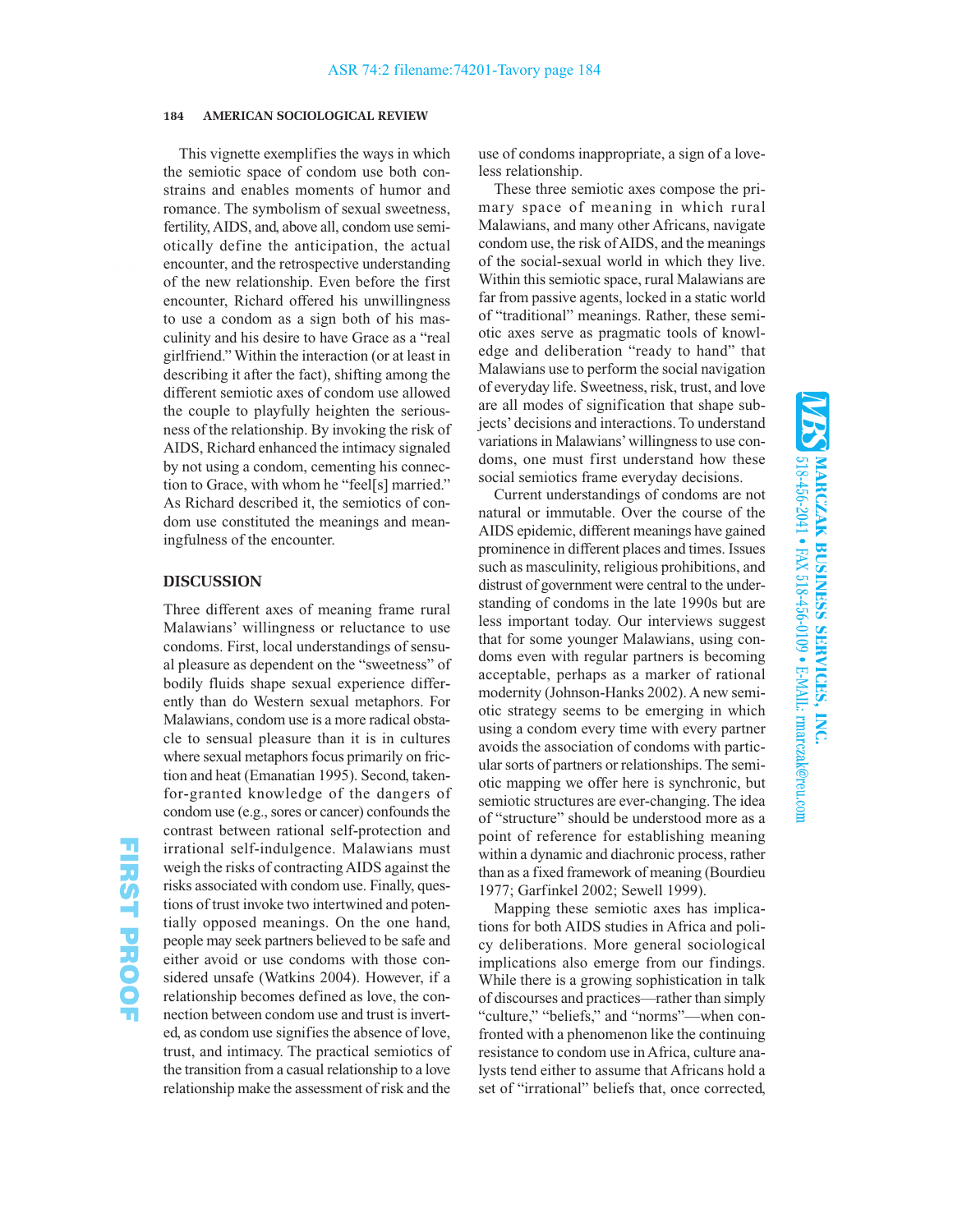will produce different behavior or, in an all too similar inversion, to explain this resistance simplistically as part of local "culture." We argue that semiotic framings define the meanings of particular actions (Swidler 2001). By paying attention to these different semiotic axes, we can see why people do not necessarily act differently in light of new information, and why changes, when they do come, may take unexpected directions.

Our approach to the study of culture has implications beyond the case of condom use in Malawi. Since the "cultural turn," sociologists have tended to view culture as a broad, overarching sphere of semiotically coded meanings (Alexander 1988; Alexander and Smith 1993; Geertz 1973). Cultural sociologists have paid little attention to specific interactional contexts (with some notable exceptions, e.g., Eliasoph and Lichterman 2003; Emirbayer and Goodwin 1994). On the other hand, studies that explore interactional contexts most thoroughly often treat the very notion of "culture" as an analytic category with deep suspicion (Garfinkel 2002). Our approach attempts to bridge this gap, viewing interaction as a key arena where semiotically charged objects and actions have powerful effects. Expanding upon Caplow (1984), we show that culture constrains and shapes action not simply because all actors, institutions, and actions instantiate cultural codes. Rather, within situational contexts, individuals find actions to be semiotically charged a priori; these a priori meanings shape all future actions.

Viewed semiotically, most cultural expressions and actions are pragmatic, not because they are directed toward material ends, but because they enact definitions of self, others, and relationships. We join scholars like Jennifer Johnson-Hanks, Steve Derné, and Elise Sobo in emphasizing how semiotic codes constrain people by making certain practices markers of valued identities. At the risk of contracting AIDS, a man may reject condoms to assert a claim to masculinity, or to communicate and enact bodily that a relationship is serious. Semiotic codes are powerful because they shape the ways we read the behavior of others (and, reciprocally, the ways we know others will read our own behavior). A woman who knows that condoms are appropriate for bar-girls and sex workers may refuse condoms, even if she fears AIDS and wishes to protect her health. She enacts unsafe sex to signal that she is not associated with an unsafe social category or to assert the primacy of her claim on her partner.

Semiotic constraint operates most powerfully at the level of relationships. Even when people believe that condom use is appropriate, or even a matter of life and death, the statement it makes about the relationship frequently trumps all other meanings. As long as condoms signal mistrust, fear, and a relationship that is not serious and will not lead to marriage, then using a condom will threaten or destroy a relationship. Data on married women's attitudes suggest that even as women find it more acceptable, in the abstract, for married people to use condoms if they suspect their spouses might be HIV positive, almost none are willing to make that statement in their own relationships, despite the very real dangers they face.

In exploring the semiotics of the condom, we have suggested a three-dimensional space of action. Social navigation within this space is complex: the number of placement options is almost infinite and social agents can creatively shift among semiotic axes. Yet positions on each semiotic axis are relatively independent of those on other axes. In other words, although one can move from seeing condoms' health risks as paramount to seeing them as almost nonexistent, movement on the axis of risk does not necessarily imply a change in understandings of the "sweetness" of "plain" sex, nor the meanings that might be signaled by using a condom with a loved one. Each semiotic axis has its own distinctive logic that interacts with, but does not automatically transform, the other dimensions.

A close connection also exists between these semiotic aspects and the pragmatics of interaction, as individuals use semiotic tools in deliberation and action (Derné 1994). In the process of social navigation, the use of a tool changes the tool itself (Laclau and Mouffe 1985; Sewell 1996; Swidler 2001). As with the man who used a play on words to trick his partner into believing that the "sweetness" she felt during sex was from the "sweetness" of the *Manyuchi* condom, metaphors and meanings can be stretched to fit pragmatic interests. Each semiotic axis we chart refers not only to condom use, but also to other realms of social life. One way in which agents have power to use and change the semiotics of condom use is by transposing metaphors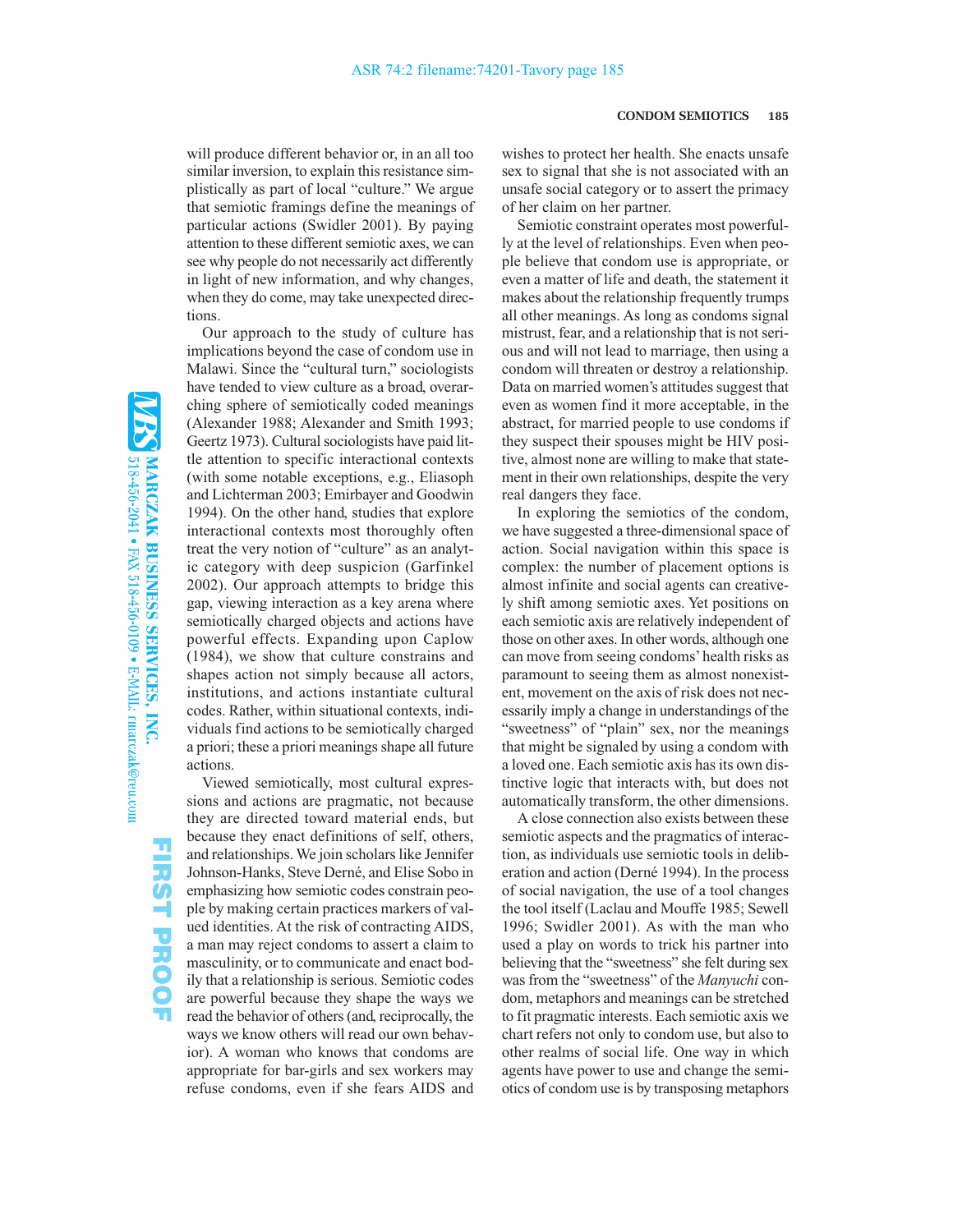from one social realm to another (Sewell 1992), creating moments of humor and possibilities for change.

Our focus on how culture is brought to bear in specific interactional contexts highlights the importance of methods. The journals capture conversations and actions in a variety of settings. While interviews with individuals, or even the analysis of public texts such as newspaper articles or sermons, might capture some of the ideas we find, these would be cast as general cultural "beliefs" or individual "opinions," to be changed by assiduous education efforts. The conversational journals, on the other hand, capture how individuals deploy meanings in interactions (Watkins and Swidler 2008). In this regard, the journals' strengths are similar to those of ethnography, which captures many moments of semiotically coded interaction (e.g., the gift exchanges Bourdieu [1977] analyzes). Ethnography, however, is less likely to capture the intimate exchanges and settings where some of the meanings are deployed. The conversational journals are currently a unique resource, but such methods have the potential to make more specific links between culture and action than most current methods of cultural analysis allow.

Although sociologists usually do not make policy recommendations, our semiotic approach suggests some new directions. Public health interventions in general should consider both accurate health information and semiotic framing. In Malawi, promoting condoms to prevent HIV and associating condoms with untrustworthy partners may backfire. Alternative strategies might frame condom use as a way to show love to a trusted partner; education campaigns might tackle local concerns about the dangers of condom use; and, as local entrepreneurs did with the *Manyuchi* condom, publicity might locate condom use squarely within the domain of "the sweet." Rethinking condom promotion would allow Malawians to position condom use in interactionally permissible ways—where the decision to use a condom could denote care rather than frivolity, love rather than promiscuity.

*Iddo Tavory is a graduate student at UCLA and is currently conducting an ethnographic project on religiosity in the modern city.*

*Ann Swidler is Professor of Sociology at Berkeley and author of, among other works, Talk of Love: How Culture Matters (Chicago 2001).*

#### **REFERENCES**

- Alexander, Jeffrey C. 1988. *Action and Its Environments: Toward a New Synthesis.* New York: Columbia University Press.
- Alexander, Jeffrey C. and Philip Smith. 1993. "The Discourse of American Civil Society: A New Proposal for Cultural Studies."*Theory and Society* 22:151–207.
- Bakhtin, Mkhail M. 1984. *Problems of Dostoevsky's Poetics.* Minneapolis, MN: University of Minnesota Press.
- Barthes, Roland. 1987. *Mythologies.* New York: Hill & Wang.
- Beisel, Nicola. 1990. "Class, Culture, and Campaigns against Vice in Three American Cities, 1872–1892." *American Sociological Review* 55(1):44–62.
- ———. 1997. *Imperiled Innocents: Anthony Comstock and Family Reproduction in Victorian America.* Princeton, NJ: Princeton University Press.
- Benford, Robert D. and David A. Snow. 2000. "Framing Processes and Social Movements: An Overview and Assessment." *Annual Review of Sociology* 26:611–39.

518-456-2041 • FAX 518-456-0109 • E-MAII. rmarczak@reu.com

**MARCZAK BUSINESS SERVICES,** 

. INC.

- Bledsoe, Caroline. 1990. "The Politics of AIDS, Condoms, and Heterosexual Relations in Africa: Recent Evidence from the Local Print Media." Pp. 197–223 in *Births and Power: Social Change and the Politics of Reproduction,* edited by W. P. Handwerker. Boulder, CO: Westview Press.
- Bond, Virginia and Paul Dover. 1997. "Men, Women and the Trouble with Condoms: Problems Associated with Condom Use by Migrant Workers in Rural Zambia." *Health Transition Review* 7(Suppl):377–91.
- Bourdieu, Pierre. 1977. *Outline of a Theory of Practice.* Cambridge, UK: Cambridge University Press.
- Caplow, Theodore. 1984. "Rule Enforcement without Visible Means: Christmas Gift Giving in Middletown." *American Journal of Sociology* 89(6):1306–23.
- Chimbiri, Agnes. 2007. "The Condom is an 'Intruder' in Marriage: Evidence from Rural Malawi." *Social Science and Medicine* 64(5):1102–15.
- Clifford, James and George E. Marcus. 1986. *Writing Culture: The Poetics and Politics of Ethnography.* Berkley, CA: University of California Press.
- Crosby, Richard, William L. Yarber, Stephanie A. Sanders, and Cynthia A. Graham.2005. "Condom Discomfort and Associated Problems with Their Use among University Students." *Journal of American College Health* 54(3):143–47.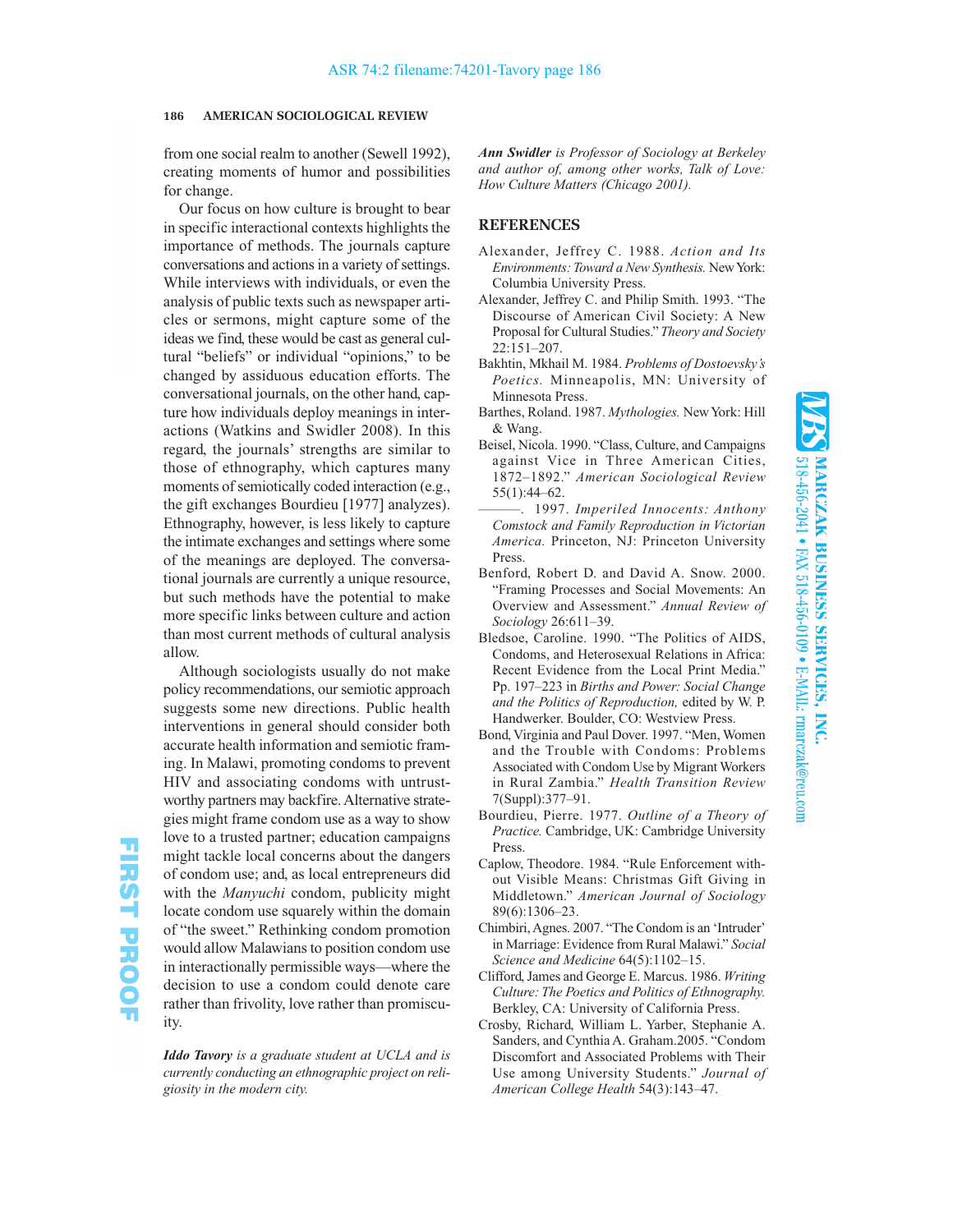- Derné, Steve. 1994. "Cultural Conceptions of Human Motivation and Their Significance for Culture Theory." Pp. 267–87 in *The Sociology of Culture,* edited by D. Crane. Cambridge, MA: Blackwell.
- Dietrich, John W. 2007. "The Politics of PEPFAR: The President's Emergency Plan for AIDS Relief." *Ethics and International Affairs* 21(3):277–92.
- Dilger, Hansjörg. 2003. "Sexuality, AIDS and the Lures of Modernity: Reflexivity and Morality among Young People in Rural Tanzania." *Medical Anthropology* 22:23–52.
- Doctor, Henry V. 2002. "Effects of HIV/AIDS on Children in Sub-Saharan Africa: Evidence from Malawi." Paper presented at the 4th Annual Conference on HIV/AIDS and the African Child: Health Challenges, Educational Possibilities. April, Athens, OH.
- Donovan, Basil. 2000. "The Repertoire of Human Efforts to Avoid Sexually Transmissible Diseases: Past and Present. Part I: Strategies Used Before or Instead of Sex." *Sexually Transmitted Infections* 76:7–12.
- Dowsett, Gary W. 1999. "Understanding Cultures of Sexuality: Lessons Learned from HIV/AIDS Education and Behaviour Change among Gay Men in Australia." Pp. 223–31 in *Resistances to Behavioural Change to Reduce HIV/AIDS Infection in Predominantly Heterosexual Epidemics in Third World Countries,* edited by J. C. Caldwell, P. Caldwell, J. Anarfi, K. Awusabo-Asare, J. Ntozi, I. O. Orubuloye, J. Marck, W. Cosford, R. Colombo, and E. Hollings. Canberra, Australia: Australian National University.
- Eliasoph, Nina and Paul Lichterman. 2003. "Culture in Interaction." *American Journal of Sociology* 108(4):735–94.
- Emanatian, Michele. 1995. "Metaphor and the Expression of Emotion: The Value of Cross Cultural Perspectives." *Metaphor and Symbolic Activity* 10(3):163–82.
- Emirbayer, Mustafa and Jeff Goodwin. 1994. "Network Analysis, Culture and the Problem of Agency." *American Journal of Sociology* 99(6):1411–54.
- Epstein, Steven. 1996. *Impure Science: AIDS, Activism, and the Politics of Knowledge.* Berkeley, CA: University of California Press
- Gagnon, John H. 2004. *An Interpretation of Desire: Essays in the Study of Sexuality.* Chicago, IL: The University of Chicago Press.
- Gamson, Joshua. 1990. "Rubber Wars: Struggles over the Condom in the United States." *Journal of the History of Sexuality* 1(2):262–82.
- Garfinkel, Harold. 2002. *Ethnomethodology's Program: Working Out Durkheim's Aphorism.* Edited by A. Rawls. Lanham, MD: Rowman & Littlefield
- Geertz, Clifford. 1973. *The Interpretation of Cultures.* New York: Basic Books.
- Government of Malawi. 1992. *Malawi Demographic and Health Survey.* Zomba, Malawi: Government Printer.
	- ———. 2000. *Malawi Demographic and Health Survey.* Zomba, Malawi: Government Printer.
	- ———. 2004. *Malawi Demographic and Health Survey.* Zomba, Malawi: Government Printer.
- ———. 2007. Government of Malawi Web Page (http://www.malawi.gov.mw/).
- Green, Edward C. 2003. *Rethinking AIDS Prevention: Learning from Successes in Developing Countries.* Westport, CT: Praeger.
- Greenblatt, Stephen. 1986. "Fiction and Friction: Reconstructing Individualism, Autonomy, Individuality, and the Self." Pp. 30–52 in *Reconstructing Individualism: Autonomy, Individuality, and the Self in Western Thought,* edited by T. C. Heller, M. Sosna, and D. E. Wellbery. Stanford, CA: Stanford University Press.
- Hearst, Norman and Sanny Chen. 2004. "Condoms for AIDS Prevention in the Developing World: Is It Working?" *Studies in Family Planning* 35(1):39–47.
- Holland, Janet, Caroline Ramazanoglu, Sue Scott, Sue Sharpe, and Rachel Thomson. 1991. "Between Embarrassment and Trust: Young Women and the Diversity of Condom Use." Pp. 127–48 in *AIDS: Responses, Interventions and Care,* edited by P. Aggelton, P. Davies, and G. Hart. London, UK: Falmer Press.
- Houston, Vanessa and Alice Hovorka. 2007. "HIV/AIDS Messages in Malawi and their Implications for Effective Responses." *African Journal of AIDS Research* 6(3):205–14.
- Hunter, Mark. 2002. "The Materiality of Everyday Sex: Thinking Beyond 'Prostitution.'" *African Studies* 61(1):99–120.
- Ingham, Roger, Alison Woodcock, and Karen Stenner. 1991. "Getting to Know You ... Young People's Knowledge of their Partners at First Intercourse." *Journal of Community and Applied Social Psychology* 1:117–32.
- Johnson-Hanks, Jennifer. 2002. "On the Modernity of Traditional Contraception: Time and the Social Context of Fertility." *Population and Development Review* 28(2):229–49.
- ———. 2006. *Uncertain Honor: Modern Motherhood in an African Crisis.* Chicago, IL: University of Chicago Press.
- Kaler, Amy. 2003. "'My Girlfriends Could Fill a Yanu-Yanu Bus': Rural Malawian Men's Claims about their own Serostatus." *Demographic Research,* Special Collection 1:349–72.
- . 2004. "The Moral Lens of Population Control: Condoms and Controversies in Southern Malawi." *Studies in Family Planning* 35(2):105–15.
- Kalipeni, Ezekiel. 1999. "AIDS and Condom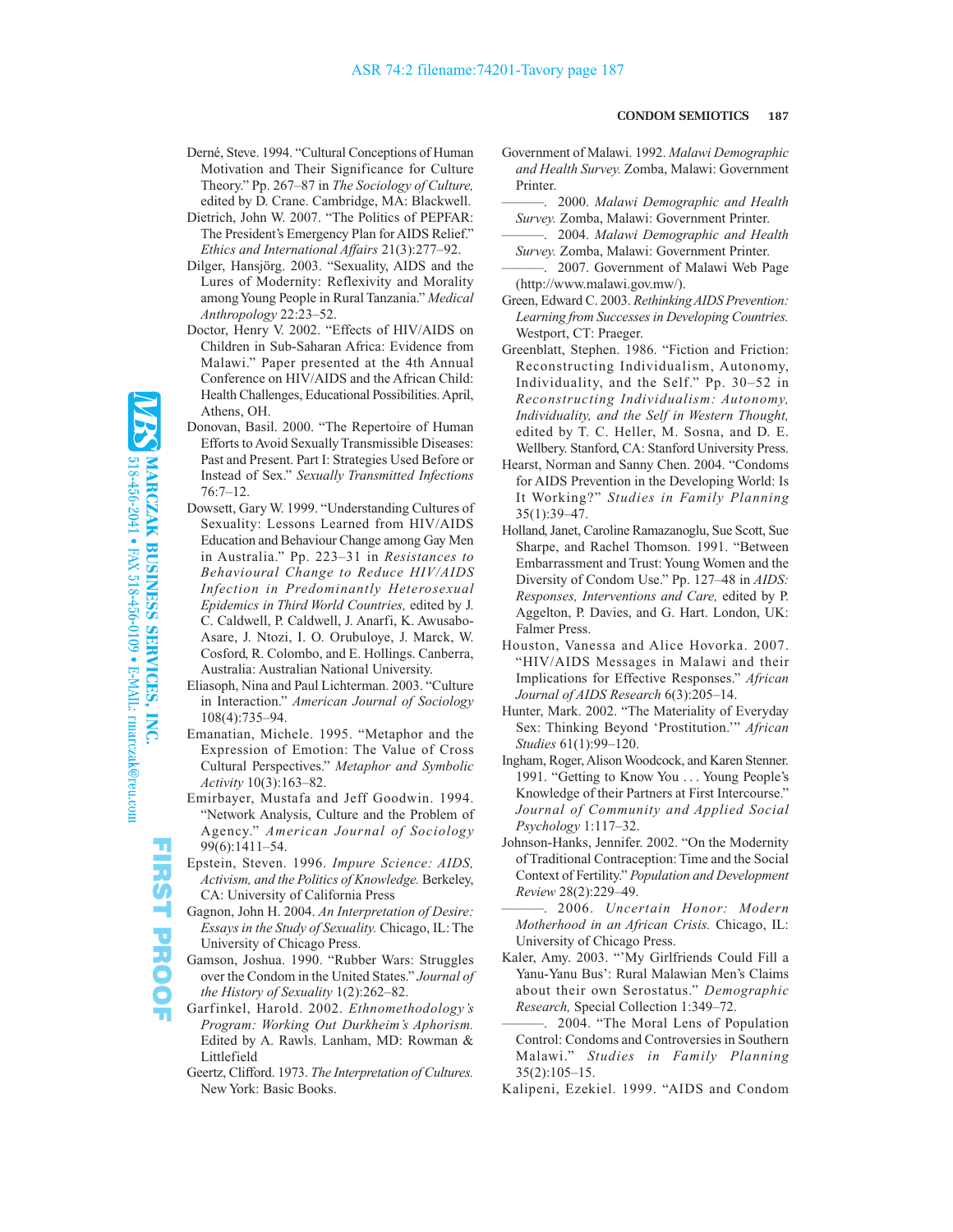Promotion in Malawi: A Critical Review." *African Rural and Urban Studies* 3(2):61–90.

- Kalipeni, Ezekiel and Njeri Mbugua. 2005. "A Review of Preventative Efforts in the Fight against HIV and AIDS in Africa." *Norwegian Journal of Geography* 59:26–36.
- Laclau, Ernesto and Chantal Mouffe. 1985. *Hegemony and State Socialism: Towards a Radical Democratic Politics.* London, UK: Verso.
- Laqueur, Thomas W. 1990. *Making Sex: Body and Gender from the Greeks to Freud*. Cambridge, MA: Harvard University Press
- Lotman, Yuri M. 1990. *Universe of the Mind: A Semiotic Theory of Culture.* Bloomington, IN: Indiana University Press
- Luke, Nancy. 2005. "Exchange and Condom Use in Informal Sexual Relationships in Urban Kenya." *Economic Development and Cultural Change* 54:319–48.
- Mauss, Marcel. [1923–24] 1990. *The Gift: The Form and Reason for Exchange in Archaic Societies.* London, UK: Routledge.
- McPhail, Catherine and Catherine Campbell. 2001. "'I Think Condoms Are Good but, Aai, I Hate Those Things': Condom Use among Adolescents and Young People in Southern African Township." *Social Science and Medicine* 52:1613–27.
- Milner, Murray, Jr. 2004. *Freaks, Geeks, and Cool Kids: American Teenagers, Schools, and the Culture of Consumption.* New York: Routledge.
- Newman, Katherine S. 1999. *No Shame in My Game.* New York: Vintage Books and Russell Sage Foundation Books.
- Obbo, Christine. 1995. "Gender, Age, and Class: Discourses on HIV Transmission and Control in Uganda." Pp. 79–95 in *Culture and Sexual Risk: Anthropological Perspectives on AIDS,* edited by H. ten Brummelhuis and G. Herdt. Amsterdam: Gordon and Breach Publishers.
- Poulin, Michelle J. 2006. "The Sexual and Social Relations of Youth in Rural Malawi: Strategies for AIDS Prevention." PhD dissertation, Department of Sociology, Boston University, Boston, MA.
- Preston-Whyte, Eleanor. 1999. "Reproductive Health and the Condom Dilemma: Identifying Situational Barriers to HIV Protection in South Africa." Pp. 139–55 in *Resistances to Behavioural Change to Reduce HIV/AIDS Infection in Predominantly Heterosexual Epidemics in Third World Countries,* edited by J. C. Caldwell, P. Caldwell, J. Anarfi, K. Awusabo-Asare, J. Ntozi, I. O. Orubuloye, J. Marck, W. Cosford, R. Colombo, and E. Hollings. Canberra, Australia: The Australian National University.
- Rutenberg, Naomi and Susan C. Watkins. 1997. "The Buzz Outside the Clinics: Conversations and Contraception in Nyanza Province, Kenya." *Studies in Family Planning* 28(4):290–307.
- Saussure de, Ferdinand. [1916] 1986. *Course in General Linguistics.* New York: Open Court.
- Schalet, Amy T. 2000. "Raging Hormones, Regulated Love: Adolescent Sexuality and the Constitution of the Modern Individual in the United States of America and the Netherlands." *Body and Society* 6(1):75–105.
- Sewell, William H., Jr. 1992. "A Theory of Structure: Duality, Agency, and Transformation." *American Journal of Sociology* 98(1):1–29.
- -. 1996. "Historical Events as Transformations of Structures: Inventing Revolution at the Bastille." *Theory and Society* 25:841–81.
- ———. 1999. "The Concept(s) of Culture." Pp. 35–61 in *Beyond the Cultural Turn: New Directions in the Study of Society and Culture,* edited by V. E. Bonnell and L. Hunt. Berkeley, CA: University of California Press.
- Shelton, James D. 2006. "Confessions of a Condom Lover." *Lancet* 368:1947–49.
- Silverman, Kaja. 1983. *The Subject of Semiotics.* New York: Oxford University Press.
- Smith, Daniel J. 2000. "'These Girls Today Na War-O': Premarital Sexuality and Modern Identity in Southeastern Nigeria." *Africa Today* 37(3–4): 98–120.
- 2004a. "Youth, Sin and Sex in Nigeria: Christianity and HIV/AIDS-Related Beliefs and Behaviour among Rural–Urban Migrants." *Culture, Health & Sexuality* 6(5):425–37.
- ———. 2004b. "Premarital Sex, Procreation, and HIV Risk in Nigeria." *Studies in Family Planning* 35(4):223–35.
- Sobo, Elisa J. 1995. *Choosing Unsafe Sex: AIDS-Risk Denial among Disadvantaged Women.* Philadelphia, PA: University of Pennsylvania Press.
- Strauss, Anselm and Juliet M. Corbin. 1990. *Basics of Qualitative Research.* Newbury Park, CA: Sage Publications.
- Swidler, Ann. 2001. *Talk of Love: How Culture Matters.* Chicago, IL: University of Chicago Press.
- Swidler, Ann and Susan C. Watkins. 2007. "Ties of Dependence: AIDS and Transactional Sex in Rural Malawi." *Studies in Family Planning* 38(3):147–62.
- Thomsen, Sarah C., Michael Stalker, Cathy Toroitich-Ruto, Baker Magwa Ndugga, and Peter Mwarogo. 2003. "Fifty Ways to Leave Your Rubber: How Men in Mombasa Rationalize Unsafe Sex." Presented at the Population Association of America meeting, May 1–3, Minneapolis, MN.
- UNAIDS (Joint United Nations Programme on HIV/AIDS). 2007. *AIDS Epidemic Update: December 2007.*
- Varga, Christine A. 1997a. "Sexual Decision-Making and Negotiation in the Midst of AIDS: Youth in KwaZulu-Natal, South Africa." *Health Transition Review* 7(supp. 3):45–67.

<sup>———.</sup> 1997b. "The Condom Conundrum: